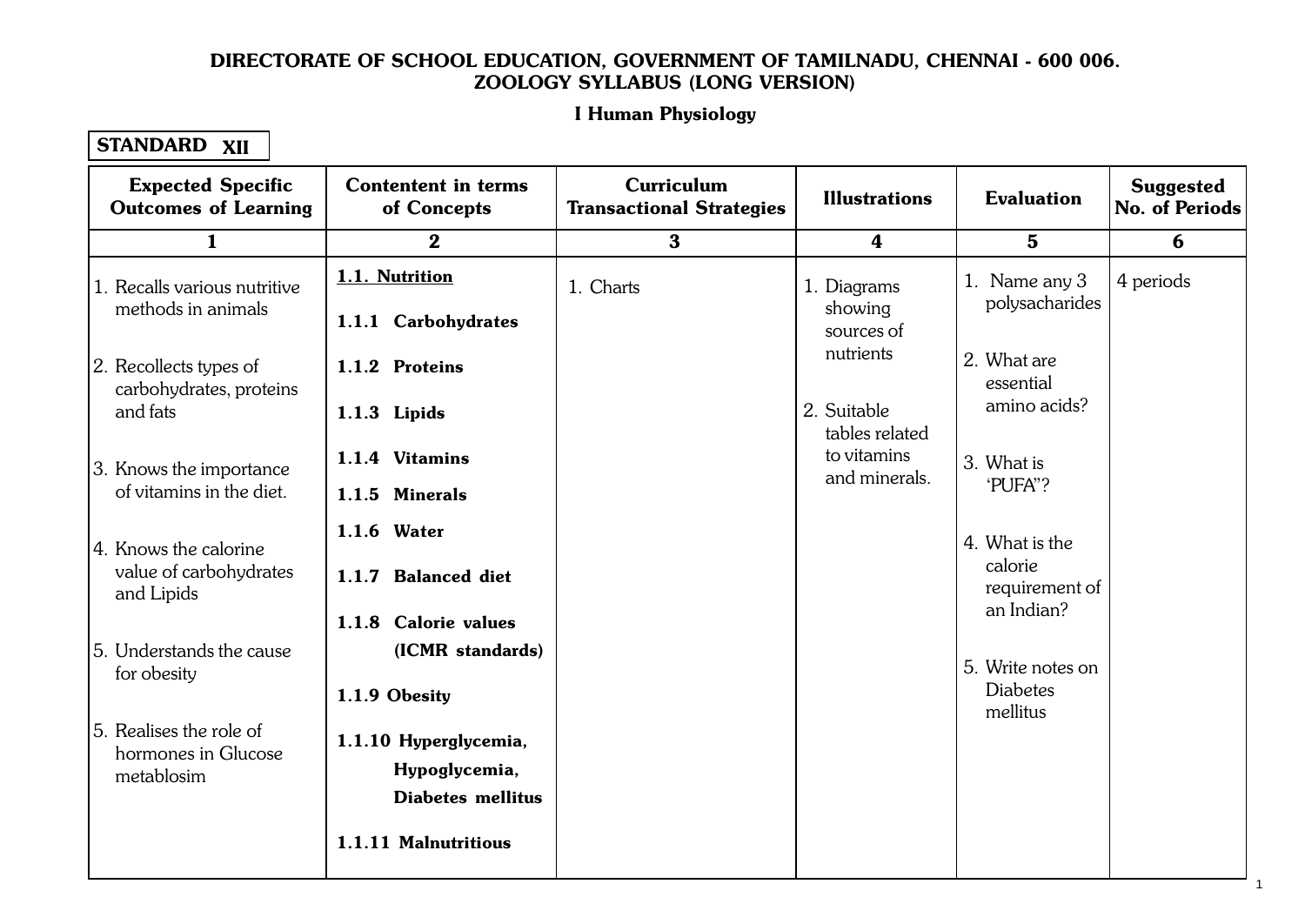#### Let Human Physiology 1.1. Cellular Level Organisation I Human Physiology

| <b>Expected Specific</b><br><b>Outcomes of Learning</b>                                  | <b>Contentent in terms</b><br>of Concepts                   | Curriculum<br><b>Transactional Strategies</b> | <b>Illustrations</b>                                 | <b>Evaluation</b>                                        | <b>Suggested</b><br>No. of Periods |
|------------------------------------------------------------------------------------------|-------------------------------------------------------------|-----------------------------------------------|------------------------------------------------------|----------------------------------------------------------|------------------------------------|
| 1                                                                                        | $\bf{2}$                                                    | $\bf{3}$                                      | 4                                                    | $5\phantom{.}$                                           | 6                                  |
| 1. Recalls the importance<br>of oral hygiene                                             | 1.2.<br>Digestion -<br><b>Enzymes</b> and<br>enzyme action. | Using charts and diagrams                     | 1. Diagrams<br>showing<br>dental caries<br>and other | 1. Desribe the<br>process of<br>diagestion of<br>lipids. | 3 periods                          |
| 2. Understands the cause<br>for peptic ulcer.                                            | <b>Brief account of</b><br>following:                       |                                               | illnesses                                            |                                                          |                                    |
| 3. Knows the causes for                                                                  | 1.2.1. Pyorrhoea                                            |                                               | 2. Name the                                          | carbohydrate<br>digesting                                |                                    |
| liver damage                                                                             | 1.2.2. Dental caries -<br><b>Root</b> canal                 |                                               |                                                      | enzymes                                                  |                                    |
| 4. Recollects the processes<br>of digestion of<br>Carbohydrates,<br>Proteins and Lipids. | therapy<br>1.2.3. Peptic ulcer                              |                                               |                                                      | 3. What is root<br>canal<br>treatment?                   |                                    |
|                                                                                          | 1.2.4. Hernia<br>1.2.5. Appendicitis                        |                                               |                                                      | 4. What is viral<br>hepatitis?                           |                                    |
|                                                                                          | 1.2.6. Gall bladder<br>stone                                |                                               |                                                      | 5. What is<br>endoscopy?                                 |                                    |
|                                                                                          | 1.2.7. Liver cirrhosis<br>1.2.8. Hepatitis                  |                                               |                                                      |                                                          |                                    |
|                                                                                          |                                                             |                                               |                                                      |                                                          |                                    |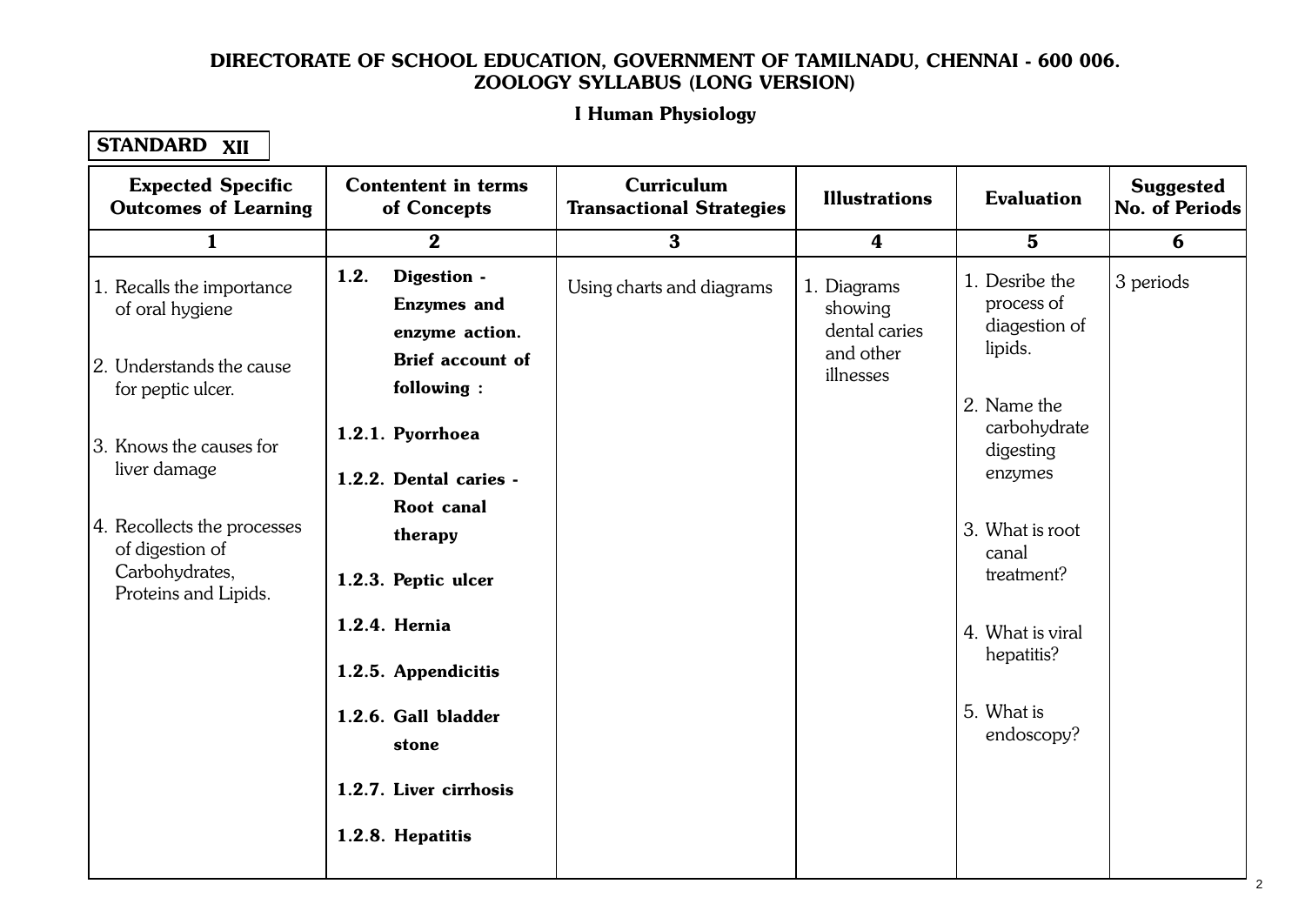#### Let Human Physiology 1.1. Cellular Level Organisation I Human Physiology

| <b>Expected Specific</b><br><b>Outcomes of Learning</b>                                 | <b>Contentent in terms</b><br>of Concepts                  | Curriculum<br><b>Transactional Strategies</b> | <b>Illustrations</b>    | <b>Evaluation</b>                                         | <b>Suggested</b><br>No. of Periods |
|-----------------------------------------------------------------------------------------|------------------------------------------------------------|-----------------------------------------------|-------------------------|-----------------------------------------------------------|------------------------------------|
| $\mathbf{1}$                                                                            | $\bf{2}$                                                   | 3                                             | $\boldsymbol{4}$        | $5\phantom{1}$                                            | 6                                  |
| 1. Recalls the importance<br>of oral hygiene                                            | 1.3.<br><b>Bones</b> and<br>Joints (Major<br><u>types)</u> | Using charts and diagrams                     | 1. Relevant<br>pictures | 1. Give an<br>account of<br>various types<br>of fractures | 3 periods                          |
| 2. Understands the cause<br>for peptic ulcer                                            | 1.3.1. Fractures                                           |                                               |                         | 2. Differentiate                                          |                                    |
| 3. Knows the causes for<br>liver damage                                                 | 1.3.2. Dislocations                                        |                                               |                         | Rickets and<br>Osteomalacia                               |                                    |
|                                                                                         | 1.3.3. Arthritis                                           |                                               |                         | 3. What is Gout?                                          |                                    |
| 4. Recollect the processes<br>of digestion of<br>carbohydrates, proteins<br>and lipids. | 1.3.4. Rickets and<br>osteomalasia<br>1.3.5. Orthopaedics  |                                               |                         | 4. Mention the<br>various types<br>of bone joints         |                                    |
|                                                                                         | 1.3.6. Gout                                                |                                               |                         | with suitable<br>examples.                                |                                    |
|                                                                                         |                                                            |                                               |                         | 5. What is<br>Orthopaedics?                               |                                    |
|                                                                                         |                                                            |                                               |                         |                                                           |                                    |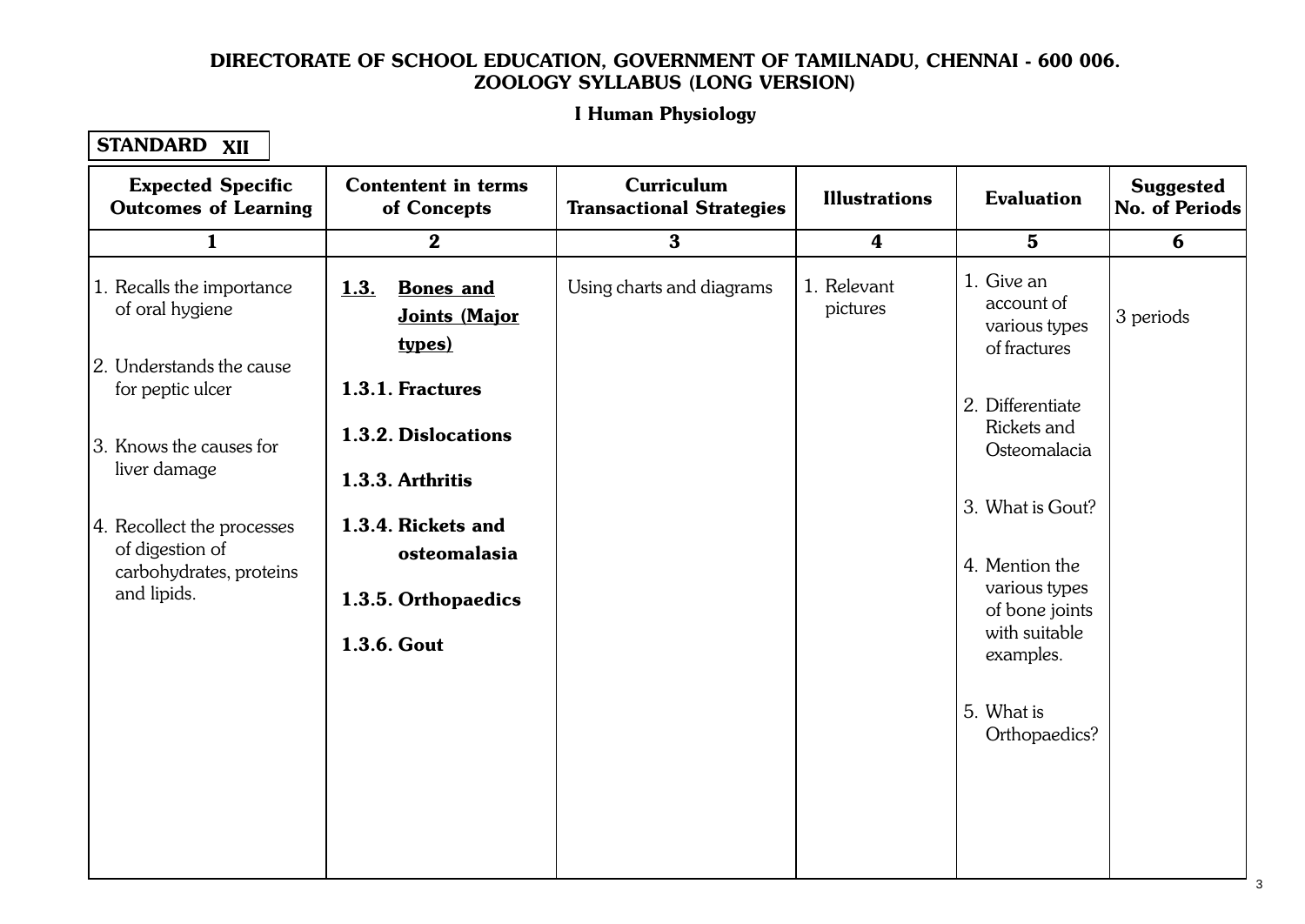#### Let Human Physiology 1.1. Cellular Level Organisation I Human Physiology

| <b>Expected Specific</b><br><b>Outcomes of Learning</b>           | <b>Contentent in terms</b><br>of Concepts                       | Curriculum<br><b>Transactional Strategies</b> | <b>Illustrations</b>                   | <b>Evaluation</b>           | <b>Suggested</b><br><b>No. of Periods</b> |
|-------------------------------------------------------------------|-----------------------------------------------------------------|-----------------------------------------------|----------------------------------------|-----------------------------|-------------------------------------------|
| $\mathbf{1}$                                                      | $\bf{2}$                                                        | $\mathbf{3}$                                  | $\boldsymbol{4}$                       | $5\phantom{1}$              | 6                                         |
| 1. Recalls the mechanism<br>of muscle action                      | 1.4. Muscles<br>1.4.1. Muscle action                            | Charts                                        | Relevant<br>diagrams or<br>Photographs | 1. What is rigor<br>mortis? | 3 periods                                 |
| 2. What is the role actin<br>and myosin in muscle<br>contraction? | 1.4.2. Muscle tone,<br><b>Rigor mortis</b>                      |                                               |                                        | 2. What is<br>Myopathy?     |                                           |
| 3. Knows the importance<br>of physical exercise                   | 1.4.3. Muscle Pull<br>(Hernia)                                  |                                               |                                        |                             |                                           |
|                                                                   | 1.4.4. Isometric and<br>aerobic<br>exercises (Body<br>building) |                                               |                                        |                             |                                           |
|                                                                   | 1.4.5. Myasthenia<br>gravis                                     |                                               |                                        |                             |                                           |
|                                                                   |                                                                 |                                               |                                        |                             |                                           |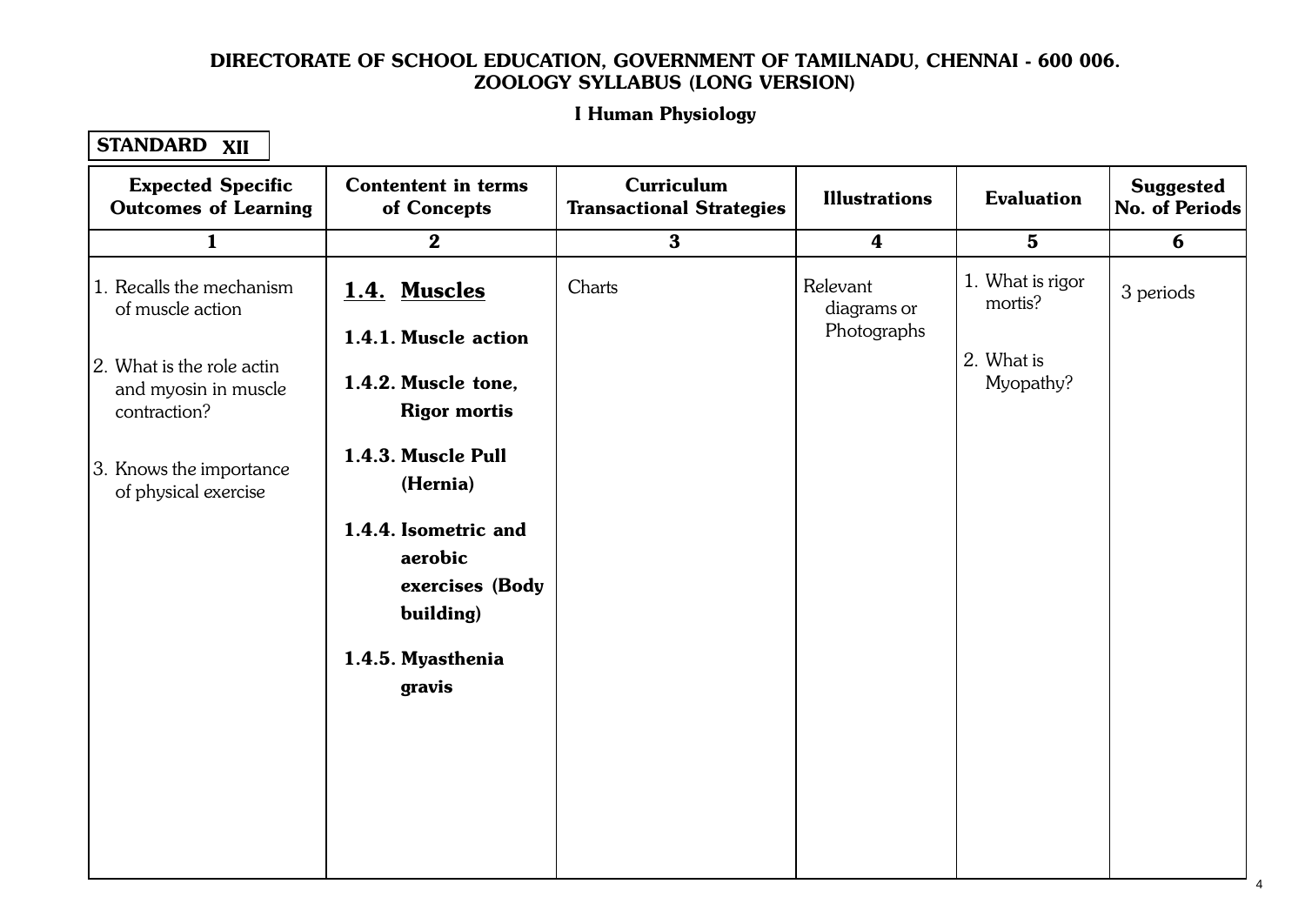#### Let Human Physiology I Human Physiology

#### STANDARD XII

#### 1.1. Cellular Level Organisation 1.5. Respiration

| <b>Expected Specific</b><br><b>Outcomes of Learning</b>                                                                                                                                                                                | <b>Contentent in terms</b><br>of Concepts                                                                                                                                                                                                                                                                                                                                | <b>Curriculum</b><br><b>Transactional Strategies</b>                     | <b>Illustrations</b>                                       | <b>Evaluation</b>                                                                                                                                                                                                            | <b>Suggested</b><br><b>No. of Periods</b> |
|----------------------------------------------------------------------------------------------------------------------------------------------------------------------------------------------------------------------------------------|--------------------------------------------------------------------------------------------------------------------------------------------------------------------------------------------------------------------------------------------------------------------------------------------------------------------------------------------------------------------------|--------------------------------------------------------------------------|------------------------------------------------------------|------------------------------------------------------------------------------------------------------------------------------------------------------------------------------------------------------------------------------|-------------------------------------------|
| $\mathbf{1}$                                                                                                                                                                                                                           | $\bf{2}$                                                                                                                                                                                                                                                                                                                                                                 | $\bf{3}$                                                                 | $\boldsymbol{4}$                                           | $5\phantom{1}$                                                                                                                                                                                                               | 6                                         |
| 1. Knows the mechanism<br>of pulmonary<br>respiration.<br>2. Becomes familiar with<br>alveolar structure and<br>exchange of gases.<br>13. Knows about nervous<br>control of respiration.<br>14. Understands the<br>importance of yoga. | 1.5. Respiration<br>1.5.1. Process of<br>pulmonary<br>respiration<br>1.5.2. Inspiration -<br><b>Expiration</b><br>1.5.3. Exchange of<br>gases at alveolar<br>level<br>1.5.4. Control of<br>respiration<br>1.5.5. Pneumonia<br>1.5.6. Pleurisy<br>1.5.7. Tuberculosis<br>1.5.8. Bronchitis<br>1.5.9. Beathing<br>exercises - Yoga,<br><b>Transcendental</b><br>meditation | 1. Bell-Jar and baloons<br>expt.<br>2. Practicing breathing<br>exercises | 1. Diagrams<br>showing<br>inspiration<br>and<br>expiration | 1. How does<br>exchange of<br>gases happen<br>at the alveolar<br>surface?<br>2. What is<br>pleurisy?<br>3. What is the<br>treatment for<br>Tuberculosis?<br>4. What is the<br>importance of<br>Transcendental<br>meditation? | 3 periods                                 |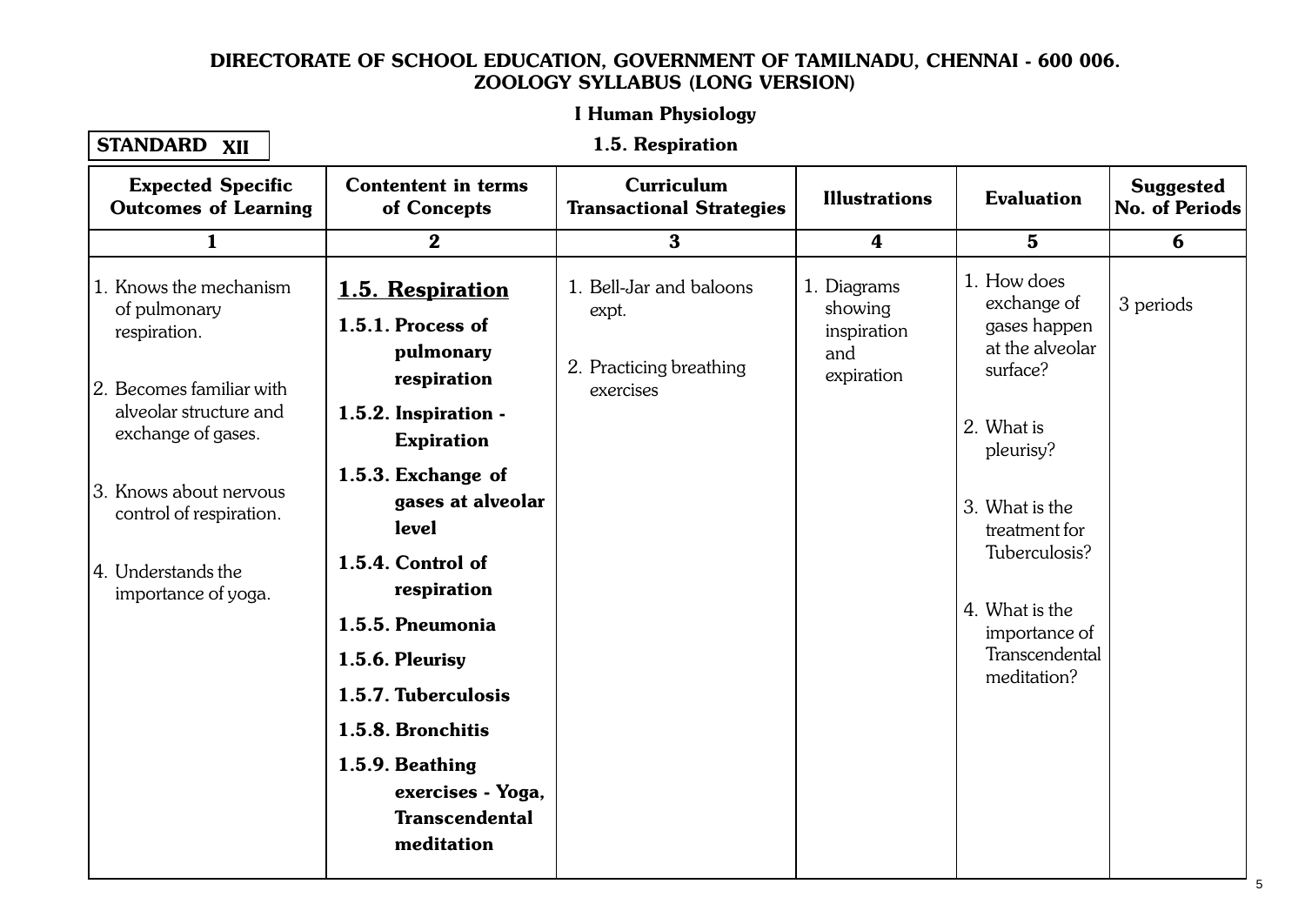#### I Human Physiology 1.1. Cellular Level Organisation

#### STANDARD XII

#### 1.6. Circulation

| <b>Expected Specific</b><br><b>Outcomes of Learning</b>         | <b>Contentent in terms</b><br>of Concepts                                                                                                                                                                                                                                                                                                                      | Curriculum<br><b>Transactional Strategies</b> | <b>Illustrations</b>                            | <b>Evaluation</b>                          | <b>Suggested</b><br>No. of Periods |
|-----------------------------------------------------------------|----------------------------------------------------------------------------------------------------------------------------------------------------------------------------------------------------------------------------------------------------------------------------------------------------------------------------------------------------------------|-----------------------------------------------|-------------------------------------------------|--------------------------------------------|------------------------------------|
| 1                                                               | $\bf{2}$                                                                                                                                                                                                                                                                                                                                                       | 3                                             | 4                                               | $5\phantom{.0}$                            | 6                                  |
| 1. Recalls the functioning<br>of human heart.                   | 1.6.<br><b>Circulation</b><br>1.6.1.<br>Functioning of heart<br>1.6.1.1. Origin and conduction of<br>heart beat. Artificial<br>pacemaker                                                                                                                                                                                                                       | Charts, Diagrams models,<br>Video clipping    | 1. Structure of<br>heart showing<br>SA node, AV | 1. What is an<br>artificial<br>pacemaker?  | 5 Periods                          |
| 2. Understands the<br>importance of coronary<br>blood vessel    | 1.6.1.2. Coronary blood vessel and<br>its significance<br>1.6.1.3. Myocardial infarction,<br>Angina pectoris<br>1.6.1.4. Angiogram, angioplasty and<br>coronary bipass surgery                                                                                                                                                                                 |                                               | node and<br>bundle of his.<br>2. ECG            | 2. What is heart<br>attack?                |                                    |
| 3. Becomes familiar with<br>various types of heart<br>ailments. | 1.6.1.5. Atherosclerosis - Heart<br>attack.<br>1.6.1.6. Heart block<br>1.6.1.7. ECG and Echo cardiograph<br>1.6.1.8. Heart valves<br>1.6.1.9. Rheumatic Heart Disease<br>(RHD)                                                                                                                                                                                 |                                               |                                                 | 3. What is<br>myocardial<br>infarction?    |                                    |
| 4. Understands the<br>importance of blood<br>pressure.          | 1.6.1.10. ICCU<br>1.6.2.<br>Arterial and venous systems<br>1.6.2.1. Blood pressure<br>1.6.2.2. Pulse rate<br>1.6.2.3. Heart transplantation<br>1.6.2.4. Resuscitation in Heart<br>attack (First Aid)                                                                                                                                                           |                                               |                                                 | 4. Why is RHD<br>caused?<br>5. What is the |                                    |
| 5. Knows the mechanism<br>of blood clotting.                    | 1.6.2.5. Blood components -<br><b>Functions</b><br>1.6.2.6. Plasma<br>1.6.2.7. Corpuscles<br>1.6.2.8. Blood clotting -<br><b>Anticoagulants - Thrombosis</b><br>1.6.2.9. Embolism<br>1.6.2.10. Blood related diseases like<br>Polycythemia Leukemia,<br>Anaemia etc.<br>1.6.2.11. Blood donation, Blood banks<br>1.6.2.12. Lymph fluid - Physiological<br>role |                                               |                                                 | role of lymph?                             |                                    |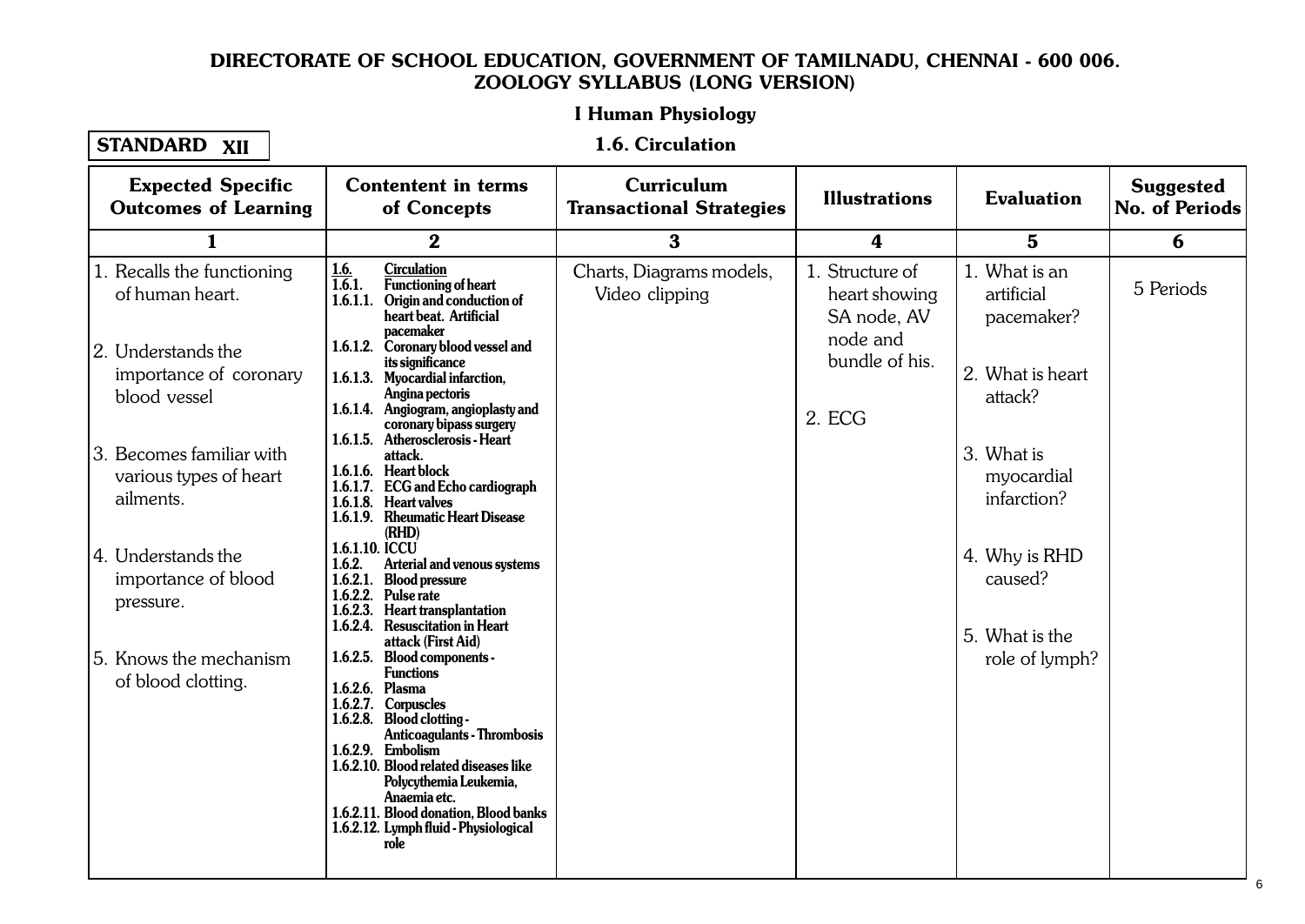#### Let Human Physiology 1.1. Cellular Level Organisation I Human Physiology

| <b>Expected Specific</b><br><b>Outcomes of Learning</b>                                                                                                                      | <b>Contentent in terms</b><br>of Concepts                                                                                                                                                                                                                                                                                                                                                                                                                                                                                                                                                                                                                                                                                                                                                                                                                                                                                                                                  | Curriculum<br><b>Transactional Strategies</b>      | <b>Illustrations</b>                                                   | <b>Evaluation</b>                                                                                                                                                                                                                         | <b>Suggested</b><br><b>No. of Periods</b> |
|------------------------------------------------------------------------------------------------------------------------------------------------------------------------------|----------------------------------------------------------------------------------------------------------------------------------------------------------------------------------------------------------------------------------------------------------------------------------------------------------------------------------------------------------------------------------------------------------------------------------------------------------------------------------------------------------------------------------------------------------------------------------------------------------------------------------------------------------------------------------------------------------------------------------------------------------------------------------------------------------------------------------------------------------------------------------------------------------------------------------------------------------------------------|----------------------------------------------------|------------------------------------------------------------------------|-------------------------------------------------------------------------------------------------------------------------------------------------------------------------------------------------------------------------------------------|-------------------------------------------|
| $\mathbf{1}$                                                                                                                                                                 | $\boldsymbol{2}$                                                                                                                                                                                                                                                                                                                                                                                                                                                                                                                                                                                                                                                                                                                                                                                                                                                                                                                                                           | $\bf{3}$                                           | 4                                                                      | $5\phantom{.0}$                                                                                                                                                                                                                           | 6                                         |
| 1. Recalls the functions of<br>various regions of the<br>brain.<br>2. Understands<br>conditioned reflex<br>3. Becomes familiar with<br>hormones and their<br>mode of action. | 1.7.<br><b>Co-ordinating Systems</b><br>1.7.1.<br><b>Brain-Functioning of</b><br>different regions<br>1.7.1.1.<br><b>Memory</b><br>1.7.1.2.<br><b>Sleep</b><br>1.7.1.3.<br><b>Stroke</b><br>Alzhemier's disease<br>1.7.1.4.<br>1.7.1.5.<br>Meningitis / Brain fever<br>1.7.1.6.<br><b>Conditioned reflex</b><br>1.7.1.7.<br>Electro encephalography<br>1.7.1.8.<br>Right brain - left brain<br>concept<br>1.7.2.<br><b>Spinal cord - Functioning</b><br>1.7.2.1.<br><b>Reflex action</b><br><b>CSF</b><br>1.7.2.2.<br>1.7.3.<br><b>Chemical co-ordination</b><br><b>Pituitary (Hormones of</b><br>1.7.3.1.<br>Adenohypophysis<br>Neurohypophysis and their<br>regulations)<br>1.7.3.2.<br>Thyroid, Parathyroidal<br>hormones<br>1.7.3.3.<br><b>Insulin and Glucagan</b><br><b>Hormones of Adrenal cortex</b><br>1.7.3.4.<br>and Medulla<br><b>Reproductive Hormones</b><br>1.7.3.5.<br>Problems related to<br>1.7.3.6.<br><b>Secretion - Non Secretion of</b><br>Hormones. | Charts, Diagrams,<br>Pictures,<br>Video clippings. | 1. Suitable<br>diagrams.<br>2. Flow charts<br>for hormonal<br>actions. | 1. What is the<br>role of<br>medulla<br>oblongata.<br>2. What is the<br>role of CSF?<br>3. Mention the<br>names of<br>Reproductive<br>hormones and<br>their<br>functiions.<br>4. Mention the<br>importance of<br>Insulin and<br>Glucagon. | 9 Periods                                 |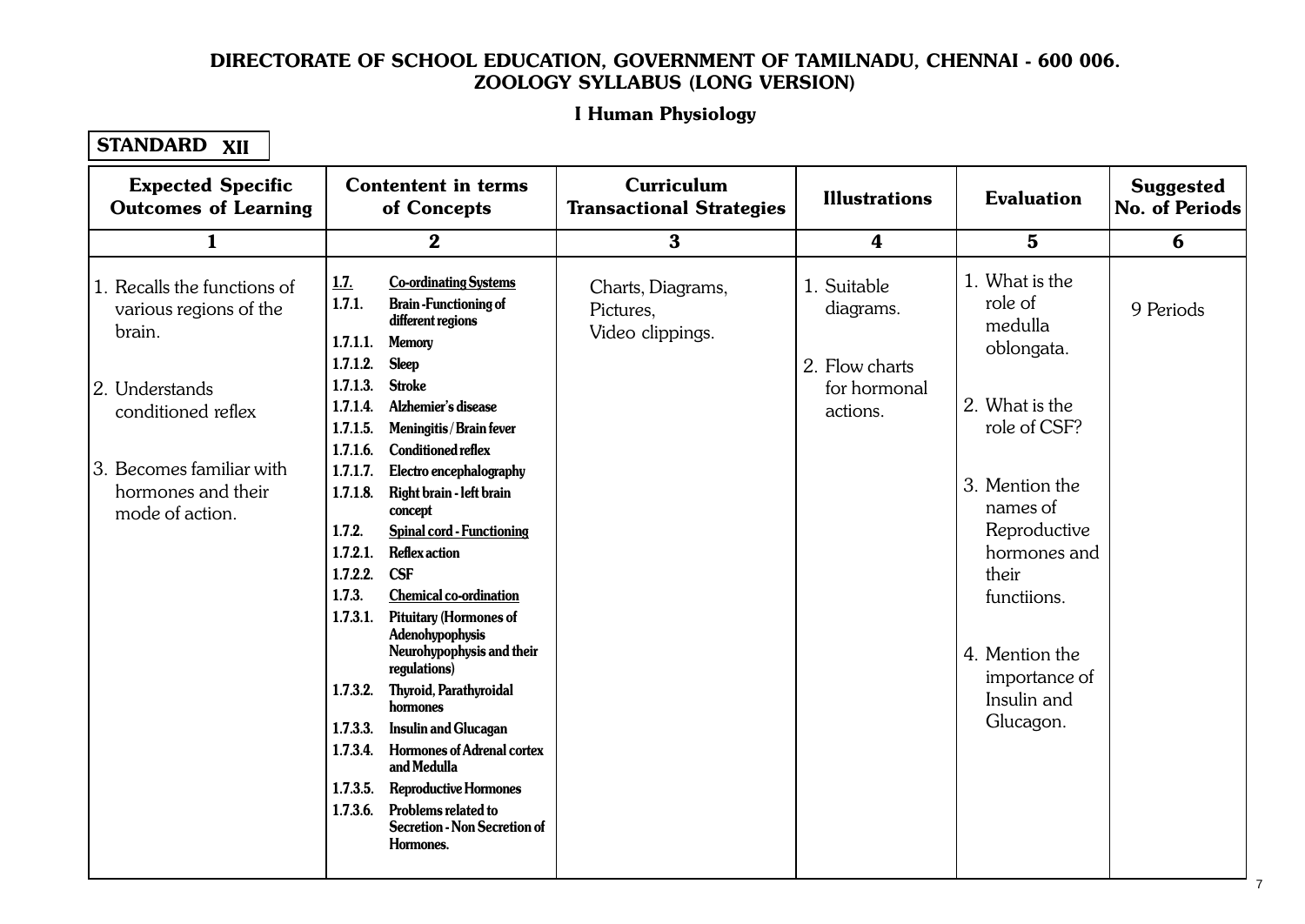#### I Human Physiology 1.1. Cellular Level Organisation

### STANDARD XII

#### 1.8. Receptor Organs

| <b>Expected Specific</b><br><b>Outcomes of Learning</b>     |                                              | <b>Contentent in terms</b><br>of Concepts                                                             | Curriculum<br><b>Transactional Strategies</b>       | <b>Illustrations</b>    | <b>Evaluation</b>                             | <b>Suggested</b><br>No. of Periods |
|-------------------------------------------------------------|----------------------------------------------|-------------------------------------------------------------------------------------------------------|-----------------------------------------------------|-------------------------|-----------------------------------------------|------------------------------------|
| 1                                                           |                                              | $\bf{2}$                                                                                              | $\bf{3}$                                            | 4                       | $5\phantom{.0}$                               | 6                                  |
| 1. Recalls the functioning<br>of Eye and Ear                | <u>1.8.</u><br>1.8.1.<br>1.8.1.1.            | <b>Receptor Organs</b><br><b>EYE</b><br><b>Focussing Mechanism &amp;</b><br>Photo chemistry of retina | Charts, Diagrams,<br>Models and<br>Video clippings. | Appropriate<br>diagrams | 1. How do we<br>feel what we<br>see?          | 7 periods                          |
| 2. Becomes familiar with<br>eye ailments.                   | 1.8.1.2.<br>1.8.1.3.<br>1.8.1.4.             | <b>Short sightedness - Long</b><br>sightedness<br>Optometry<br>Retinopathy                            |                                                     |                         | 2. What is<br>Optometry?                      |                                    |
| 3. Knows the causes for<br>hearing impairments              | 1.8.1.5.<br>1.8.1.6.<br>1.8.1.7.<br>1.8.1.8. | Cataract<br>Lens replacement<br>Nyctalopia<br>Eye infections                                          |                                                     |                         | 3. What are<br>types of the<br>hearing aids   |                                    |
| 4. Knows the effects of<br>solar radiations on the<br>skin. | 1.8.1.9.<br>1.8.2.                           | Conjunctivitis/Glaucoma<br>1.8.1.10. Eye care<br><b>EAR</b>                                           |                                                     |                         | available?                                    |                                    |
|                                                             | 1.8.2.1.<br>1.8.2.2.                         | Hearing mechanism - Organ<br>of corti<br><b>Hearing impairments and</b>                               |                                                     |                         | 4. How should<br>we take care<br>of our eyes? |                                    |
|                                                             | 1.8.2.3.                                     | aids<br>Noise pollution and its<br>importance                                                         |                                                     |                         |                                               |                                    |
|                                                             | 1.8.3.<br>1.8.3.1.<br>1.8.3.2.               | <b>SKIN</b><br><b>Melanin - Functions</b><br>Effect of solar radiations/<br>UV                        |                                                     |                         |                                               |                                    |
|                                                             | 1.8.3.3.<br>1.8.3.4.<br>1.8.4.<br>1.8.4.1.   | <b>Skin Grafting</b><br><b>Dermatitis</b><br><b>TONGUE</b><br><b>Gustatory reception</b>              |                                                     |                         |                                               |                                    |
|                                                             |                                              |                                                                                                       |                                                     |                         |                                               |                                    |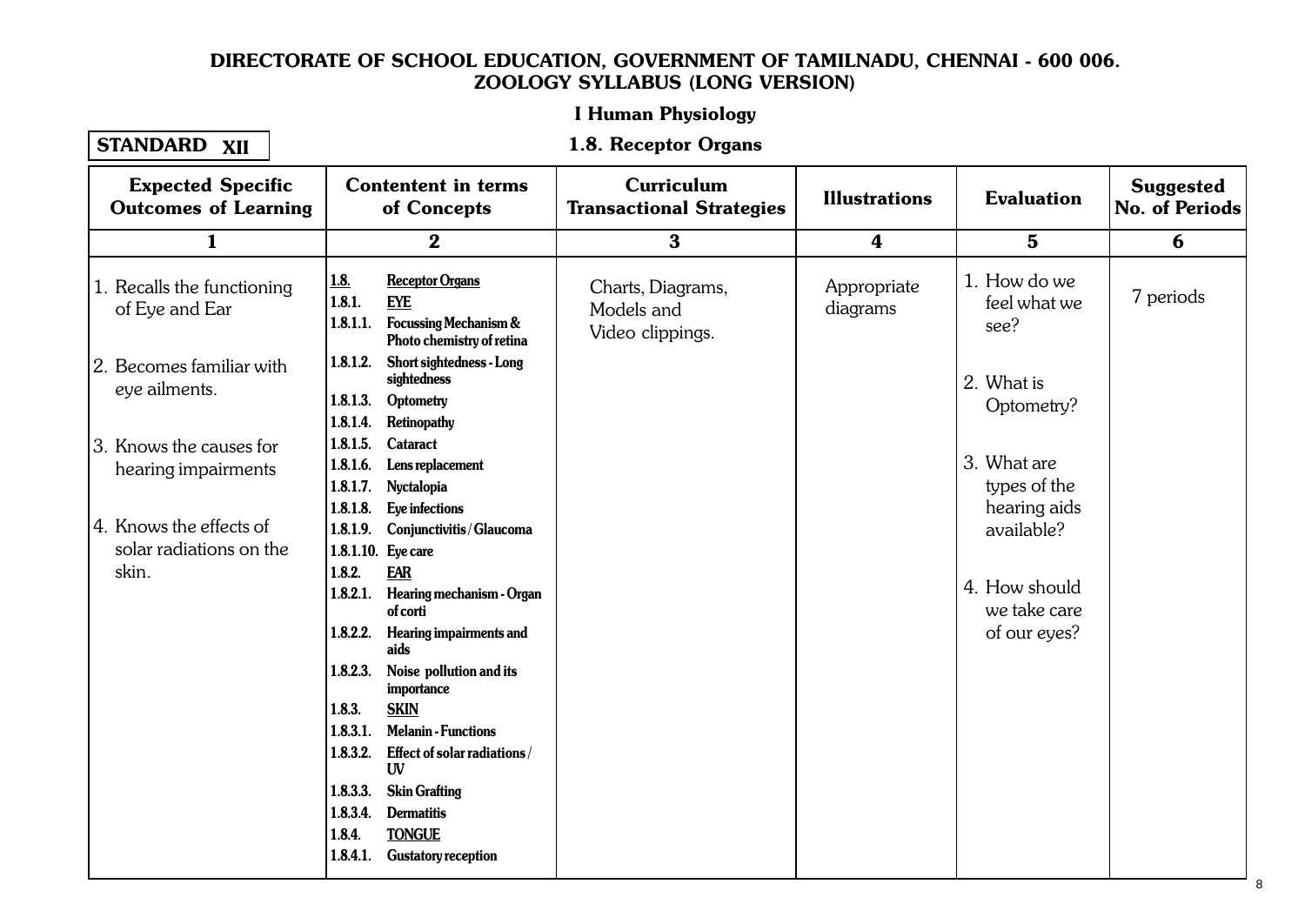#### Let Human Physiology I Human Physiology

| <b>STANDARD</b> | XII |
|-----------------|-----|
|-----------------|-----|

1.1. Cellular Level Organisation 1.9. Excretion

| <b>Expected Specific</b><br><b>Outcomes of Learning</b>                                                                                                                   | <b>Contentent in terms</b><br>of Concepts                                                                                                                                                                                                                                                                                     | <b>Curriculum</b><br><b>Transactional Strategies</b> | <b>Illustrations</b>                                                       | <b>Evaluation</b>                                                                                                                                                                                                                                                  | <b>Suggested</b><br><b>No. of Periods</b> |
|---------------------------------------------------------------------------------------------------------------------------------------------------------------------------|-------------------------------------------------------------------------------------------------------------------------------------------------------------------------------------------------------------------------------------------------------------------------------------------------------------------------------|------------------------------------------------------|----------------------------------------------------------------------------|--------------------------------------------------------------------------------------------------------------------------------------------------------------------------------------------------------------------------------------------------------------------|-------------------------------------------|
| $\mathbf{1}$                                                                                                                                                              | $\bf{2}$                                                                                                                                                                                                                                                                                                                      | $\bf{3}$                                             | $\boldsymbol{4}$                                                           | $5\phantom{1}$                                                                                                                                                                                                                                                     | 6                                         |
| 1. Knows the process of<br>synthesis of urea.<br>2. Recalls the functioning<br>of Nephrons<br>3. Knows the influence of<br>diabetes mellitus on the<br>kidney functioning | 1.9. Excretion<br>1.9.1. Ureotelism - Urea<br><b>Biosynthesis</b><br>(Orninthine<br>Cycle)<br>1.9.2. Nephron<br>ultrafiltration,<br>tubular<br>reabsorption and<br>tubular secretion<br>1.9.3. Renal failure -<br><b>Dialysis - Kidney</b><br>stone - formation<br>1.9.4. Kidney<br><b>Transplantation</b><br>1.9.5. Diabetes | Charts, Diagrams and<br>Models.                      | Diagram<br>showing<br>filtration and<br>reabsorption<br>by the<br>nephrons | 1. Mention the<br>quantities of<br>substances<br>filtered,<br>reabsorbed<br>and secreted<br>through<br>Nephrons.<br>2. What are the<br>types of<br>Dialysis?<br>3. What is<br>dialysis?<br>4. What are the<br>problems<br>related to<br>kidney<br>transplantation? | 3 periods                                 |
|                                                                                                                                                                           |                                                                                                                                                                                                                                                                                                                               |                                                      |                                                                            |                                                                                                                                                                                                                                                                    |                                           |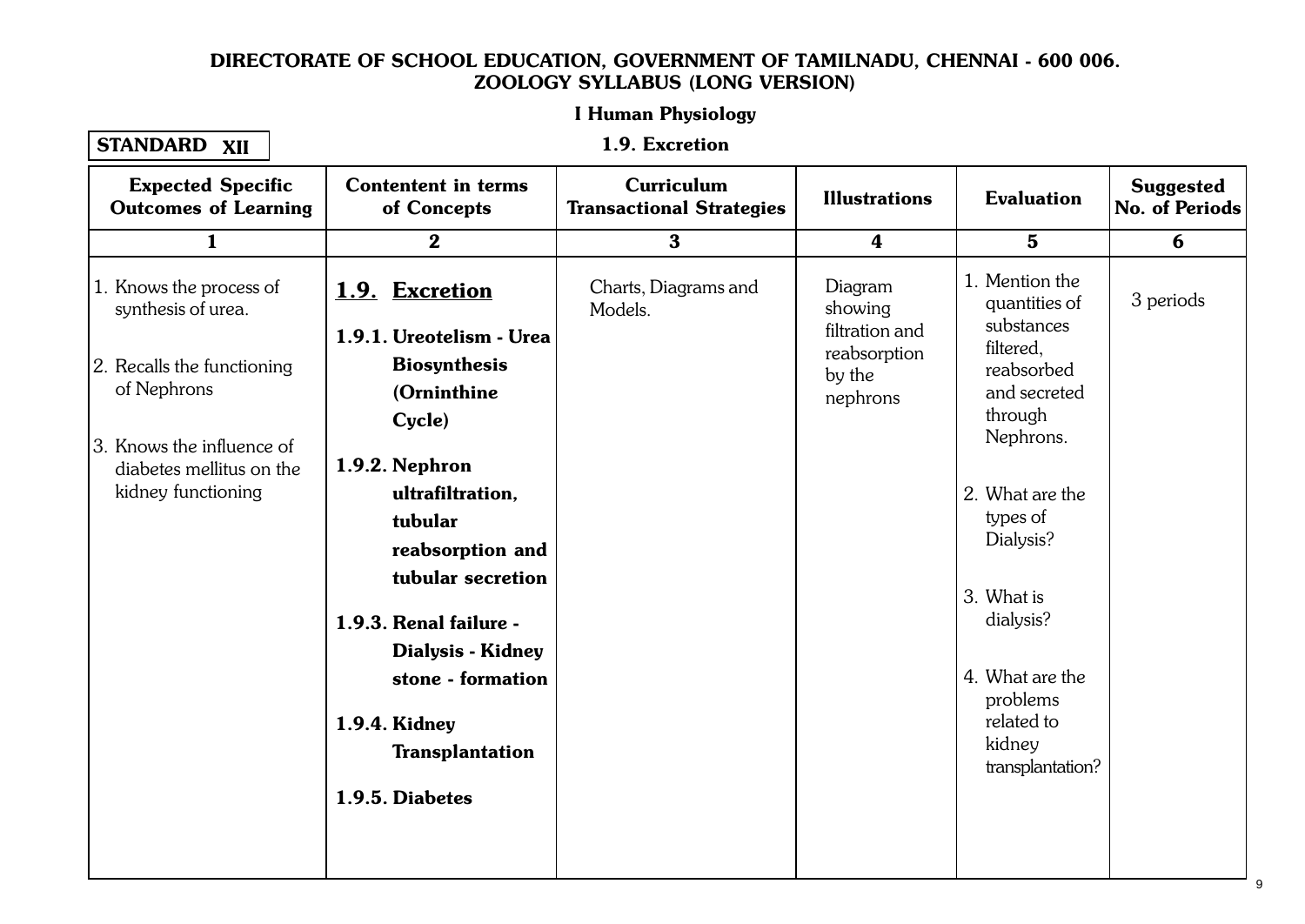#### Let Human Physiology 1.1. Cellular Level Organisation I Human Physiology

| <b>Expected Specific</b><br><b>Outcomes of Learning</b>              | <b>Contentent in terms</b><br>of Concepts                                            | <b>Curriculum</b><br><b>Transactional Strategies</b> | <b>Illustrations</b>                                               | <b>Evaluation</b>          | <b>Suggested</b><br><b>No. of Periods</b> |
|----------------------------------------------------------------------|--------------------------------------------------------------------------------------|------------------------------------------------------|--------------------------------------------------------------------|----------------------------|-------------------------------------------|
| $\mathbf{1}$                                                         | $\boldsymbol{2}$                                                                     | $\bf{3}$                                             | $\boldsymbol{4}$                                                   | $5\phantom{1}$             | 6                                         |
| 1. Recalls the stages of<br>spermatogenesis and<br>Oogenesis         | 1.10.<br>Reproductive<br>system                                                      | Charts and Diagrams                                  | Diagrams<br>showing<br>invitro<br>fertilisation                    | 1. What is sex<br>hygiene? | 3 periods                                 |
| 2. Understands the<br>methods and<br>importance of birth<br>control. | 1.10.1. Brief account of<br>spermatogenesis<br>Oogenesis -<br><b>Menstrual cycle</b> |                                                      | 2. Describe<br>menstrual<br>cycle<br>3. Write an essay<br>on AIDS. |                            |                                           |
| 3. Knows all about the<br>sexually transmitted<br>diseases.          | 1.10.2. Invitro<br>fertilization<br>1.10.3. Birth control                            |                                                      |                                                                    |                            |                                           |
|                                                                      | 1.10.4. Sexually<br><b>Transmitted</b><br>Diseases (STD),<br><b>AIDS</b>             |                                                      |                                                                    |                            |                                           |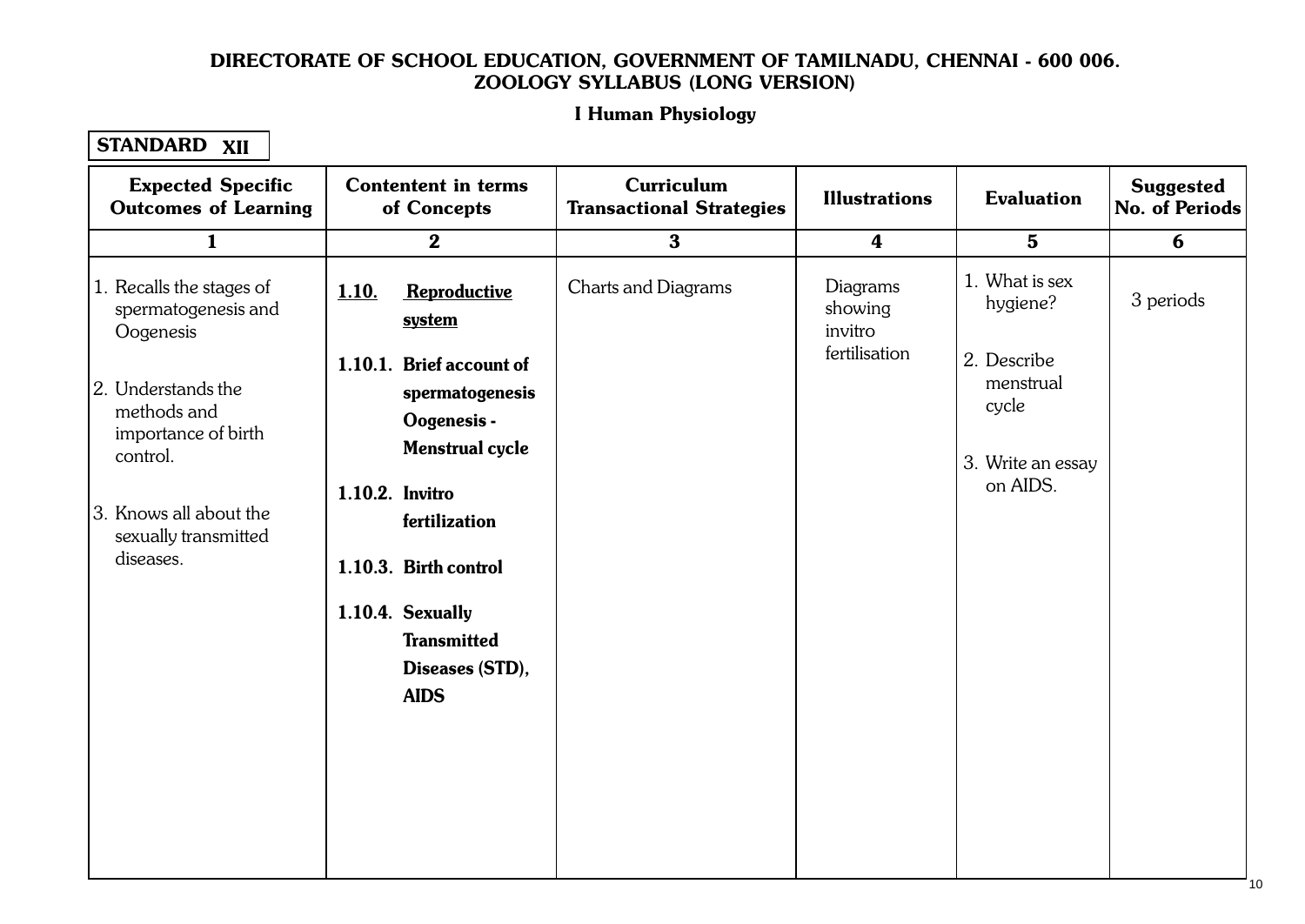#### II. Microbiology  $1.11111100$ II- Microbiology

| <b>Expected Specific</b><br><b>Outcomes of Learning</b>                        | <b>Contentent in terms</b><br>of Concepts                                                                                                                            | Curriculum<br><b>Transactional Strategies</b> | <b>Illustrations</b>  | <b>Evaluation</b>                                                            | <b>Suggested</b><br>No. of Periods |
|--------------------------------------------------------------------------------|----------------------------------------------------------------------------------------------------------------------------------------------------------------------|-----------------------------------------------|-----------------------|------------------------------------------------------------------------------|------------------------------------|
| $\mathbf{1}$                                                                   | $\bf{2}$                                                                                                                                                             | $\bf{3}$                                      | 4                     | $5\phantom{.0}$                                                              | 6                                  |
| 1. Becomes familiar with<br>the pioneering works<br>on medical<br>microbilogy. | 2.1.<br><b>Introduction</b><br>2.2.<br><b>History of</b><br><b>Medical</b><br>Microbiology<br>2.3.<br>The Influence of<br>Pasteur, Koch                              | Charts, Diagrams,<br>Paper clippings          | Relevant<br>diagrams. | 1. What was the<br>contribution of<br>Koch and<br>Lister to<br>Microbiology? | 20 periods                         |
| 2. Knows all about Louis<br>Pasteur                                            | and Lister<br>2.4.<br>Virology -<br>Structure,<br>Genetics,<br><b>Culture and</b>                                                                                    |                                               |                       | 2. Give an<br>account of<br>diseases                                         |                                    |
| 3. Understands the<br>importance of the study<br>of virolgy                    | diseases<br>2.5.<br><b>AIDS</b> and its<br>control<br>2.6.<br><b>Bacteriology</b> -<br>Structure,                                                                    |                                               |                       | caused by<br>micro-<br>organisms.                                            |                                    |
| 4. Knows all about<br>diseases and micro-<br>organisms                         | <b>Genetics and</b><br>diseases.<br>2.7.<br>Protozoan<br>microbiology -<br><b>Disease related</b>                                                                    |                                               |                       | 3. What is<br>disease<br>resistance?                                         |                                    |
|                                                                                | 2.8.<br><b>Larval</b><br>microbiology -<br><b>Disease oriented</b><br>Life cycle of<br>Taenia solium,<br><b>Ascaris</b><br>2.9.<br><b>Pathogenecity of</b><br>Micro- |                                               |                       |                                                                              |                                    |
|                                                                                | organism<br>2.10. Anti microbial<br>resistance<br>2.11. Chemotherapy                                                                                                 |                                               |                       |                                                                              |                                    |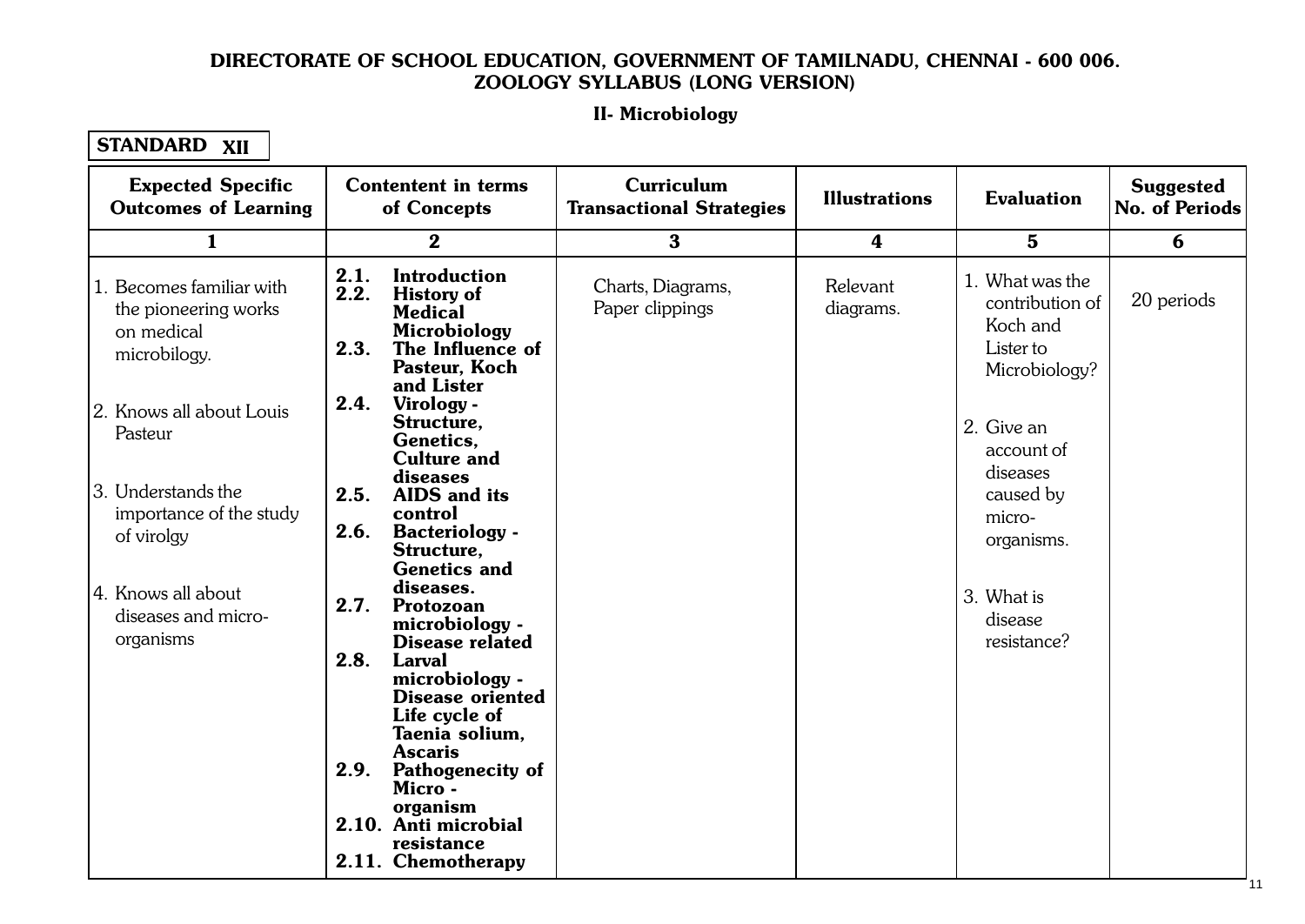#### III Immunology 1.1. Cellular Level Organisation of the contract of the contract of the contract of the contract of the contract of the contract of the contract of the contract of the contract of the contract of the contract of the contra

### STANDARD XII

3.1. Immunity

| <b>Expected Specific</b><br><b>Outcomes of Learning</b> | <b>Contentent in terms</b><br>of Concepts                | <b>Curriculum</b><br><b>Transactional Strategies</b> | <b>Illustrations</b>    | <b>Evaluation</b>                                       | <b>Suggested</b><br>No. of Periods |
|---------------------------------------------------------|----------------------------------------------------------|------------------------------------------------------|-------------------------|---------------------------------------------------------|------------------------------------|
| $\mathbf{1}$                                            | $\bf{2}$                                                 | $\mathbf{3}$                                         | $\boldsymbol{4}$        | $5\phantom{1}$                                          | 6                                  |
| 1. Become familiar with<br>immune systems.              | 3.1. Immunity                                            |                                                      | Appropriate<br>diagrams | 1. Define<br>immunity.                                  | 4 periods                          |
| 2. Knows about natural<br>immunity.                     | 3.1.1. Immune system<br><b>3.1.2. Innate</b><br>immunity |                                                      |                         | 2. Differentiate<br>innate and<br>acquired<br>immunity. |                                    |
| 3. Understands acquired<br>immunity.                    | 3.1.3. Acquired<br>immunity -<br><b>Humoral</b>          |                                                      |                         |                                                         |                                    |
|                                                         |                                                          |                                                      |                         |                                                         |                                    |
|                                                         |                                                          |                                                      |                         |                                                         |                                    |
|                                                         |                                                          |                                                      |                         |                                                         |                                    |
|                                                         |                                                          |                                                      |                         |                                                         |                                    |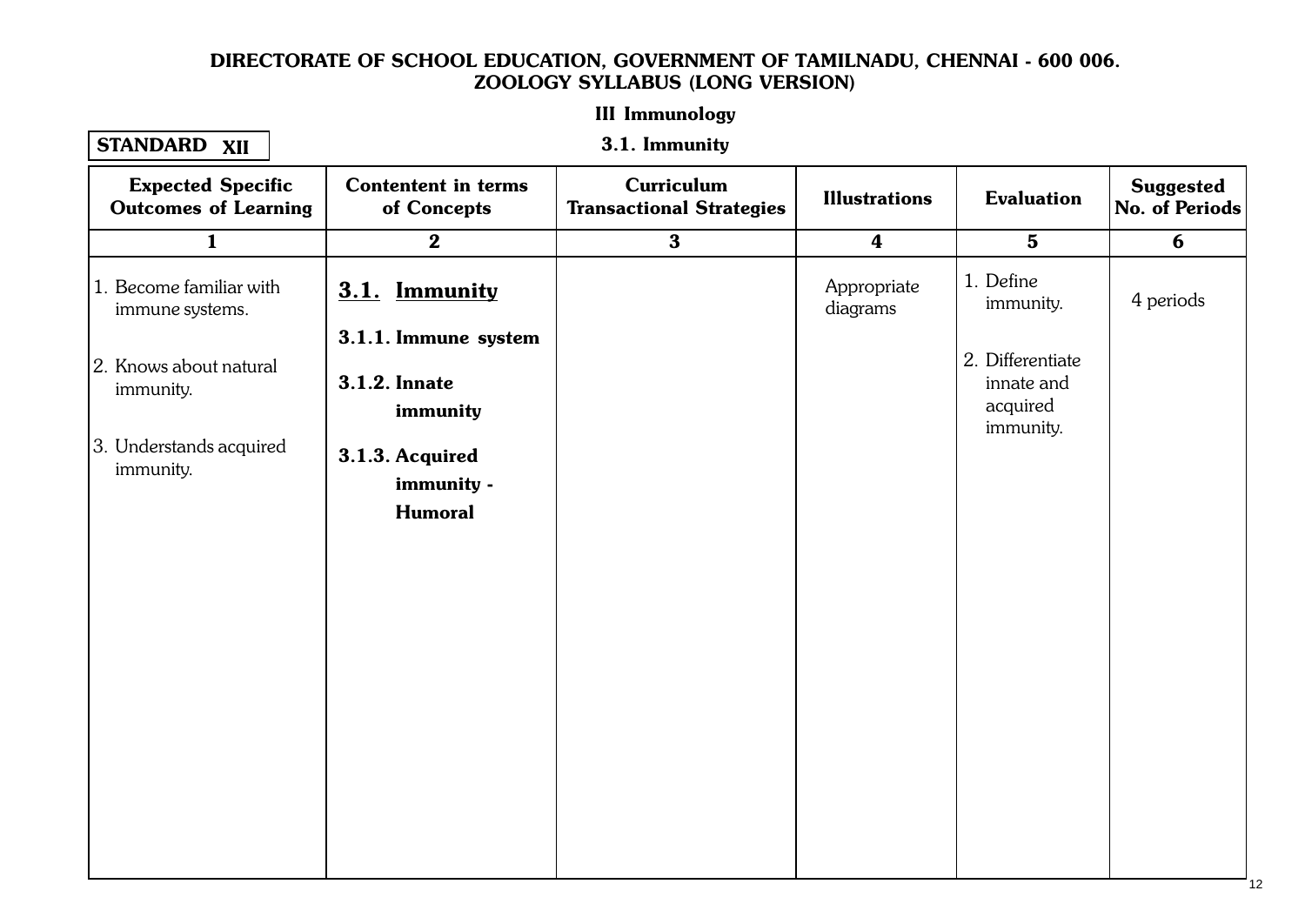#### III Immunology 1.1. Cellular Level Organisation of the contract of the contract of the contract of the contract of the contract of the contract of the contract of the contract of the contract of the contract of the contract of the contra

## STANDARD XII

#### 3.2. Innate imunity

| <b>Expected Specific</b><br><b>Outcomes of Learning</b>               | <b>Contentent in terms</b><br>of Concepts                | <b>Curriculum</b><br><b>Transactional Strategies</b> | <b>Illustrations</b> | <b>Evaluation</b>                                 | <b>Suggested</b><br>No. of Periods |
|-----------------------------------------------------------------------|----------------------------------------------------------|------------------------------------------------------|----------------------|---------------------------------------------------|------------------------------------|
| $\mathbf{1}$                                                          | $\bf{2}$                                                 | $\mathbf{3}$                                         | $\boldsymbol{4}$     | $5\phantom{1}$                                    | 6                                  |
| 1. Understands the<br>importance of<br>Lymphiod cells in<br>immunity. | <b>3.2. Innate</b><br>immunity<br>3.2.1. Lymphoid cells  | Charts, Diagrams                                     | Relevant<br>diagrams | 1. What are<br>mono nuclear<br>phagocytes?        | 6 periods                          |
| 2. Knows about<br>immunoglobulins                                     | 3.2.2. Mono nuclear<br>phagocytes                        |                                                      |                      | 2. What are<br>cytokines?                         |                                    |
| 3. Realises the role of<br>phagocytes.                                | 3.2.3. Poly morpho<br>nuclear phagocytes                 |                                                      |                      | 3. Explain<br>Antigen -<br>antibody<br>reactions. |                                    |
|                                                                       | 3.2.4. Cytokines<br>3.2.5. Structure of<br>Antibody (Ig) |                                                      |                      |                                                   |                                    |
|                                                                       | 3.2.6. Antigen - antibody<br>reactions                   |                                                      |                      |                                                   |                                    |
|                                                                       |                                                          |                                                      |                      |                                                   |                                    |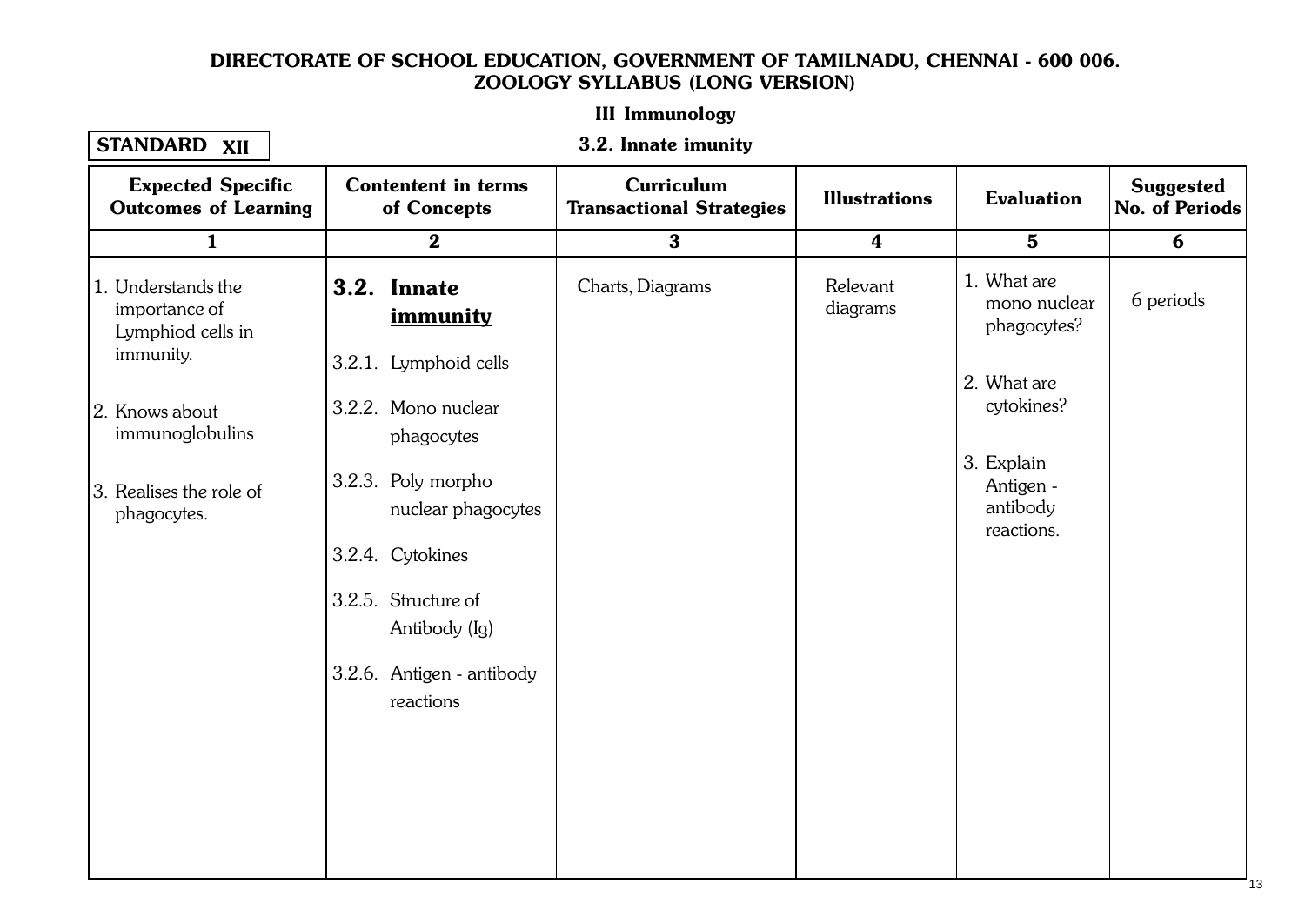# III Immunology

#### STANDARD XII

#### 1.1. Cellular Level Organisation of the Contract Organisation of the Contract Organisation of the Contract Org<br>The Contract Organisation of the Contract Organisation of the Contract Organisation of the Contract Organisatio 3.3. Acquired immunity, 3.4 Infections and immunity

| <b>Expected Specific</b><br><b>Outcomes of Learning</b> | <b>Contentent in terms</b><br>of Concepts     | <b>Curriculum</b><br><b>Transactional Strategies</b> | <b>Illustrations</b>    | <b>Evaluation</b>                             | <b>Suggested</b><br>No. of Periods |
|---------------------------------------------------------|-----------------------------------------------|------------------------------------------------------|-------------------------|-----------------------------------------------|------------------------------------|
| $\mathbf{1}$                                            | $\boldsymbol{2}$                              | $\mathbf{3}$                                         | $\overline{\mathbf{4}}$ | $5\phantom{1}$                                | 6                                  |
| 1. Recalls types of<br>acquired immunity                | 3.3. Acquired<br>immunity                     | Charts and Diagrams                                  | Relevant<br>diagrams    | 1. Describe the<br>process of<br>developement | 5 periods                          |
| 2. Knows the role of<br>monoclonal antibodies.          | 3.3.1. Development of<br>immune system        |                                                      |                         | of immunity?<br>2. What is                    |                                    |
| 3. Understands the<br>process of infection.             | 3.3.2. T-cell activation<br>3.3.3. Monoclonal |                                                      |                         | cytotoxicity?                                 |                                    |
|                                                         | antibodies<br>3.3.4. Cytotoxicity             |                                                      |                         |                                               |                                    |
|                                                         | 3.4. Infections and<br><b>Immunity</b>        |                                                      |                         |                                               |                                    |
|                                                         |                                               |                                                      |                         |                                               |                                    |
|                                                         |                                               |                                                      |                         |                                               |                                    |
|                                                         |                                               |                                                      |                         |                                               |                                    |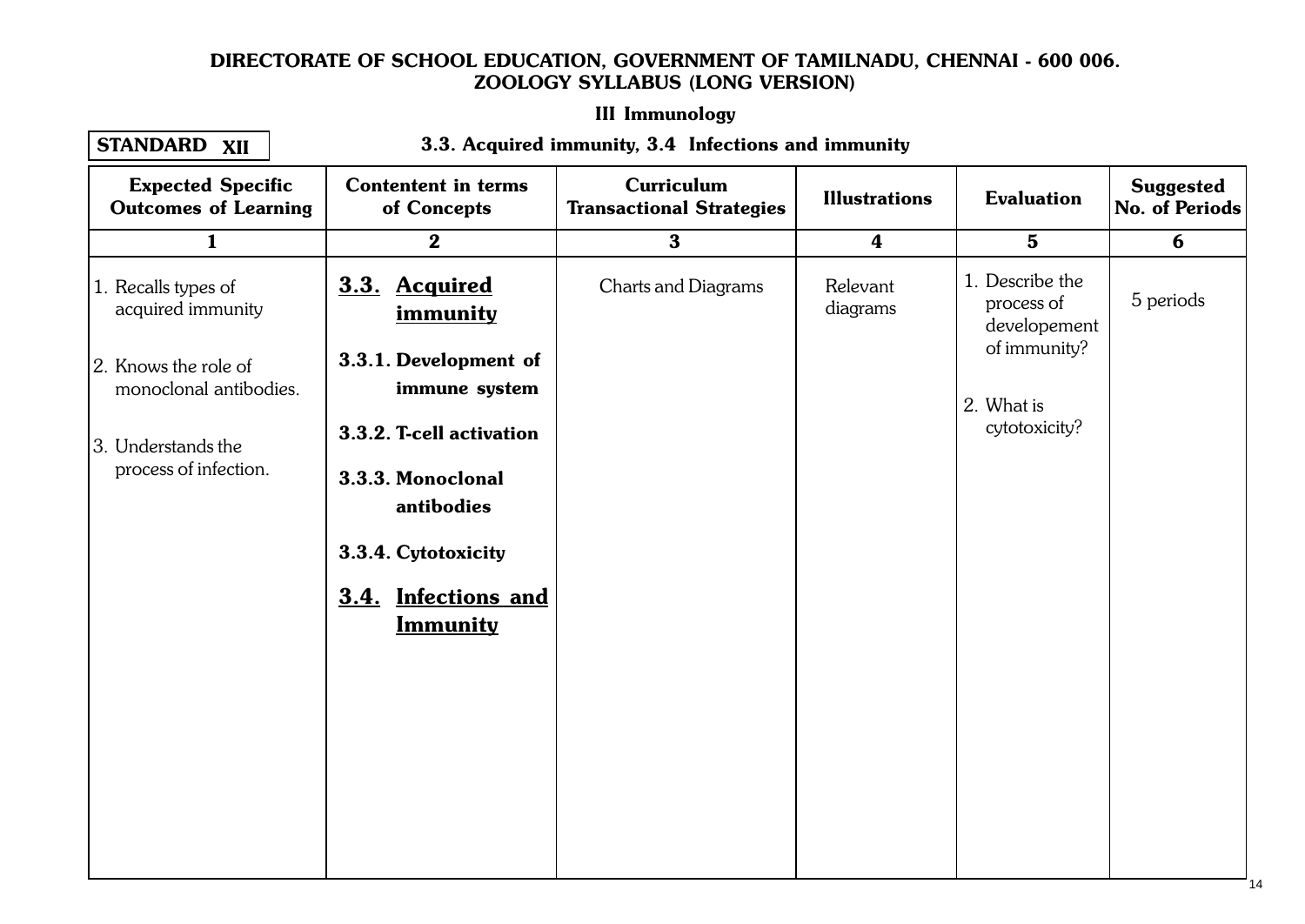# III Immunology

1.1. Cellular Level Organisation of the California Congress of the California Congress of the California Congr<br>1.1. Cellular Level Organisation of the California Congress of the California Congress of the California Congr STANDARD 3.5. Immunology of Tissue Transplantation 3.6. Immune deficiency diseases (or) Immunopathology XII

| <b>Expected Specific</b><br><b>Outcomes of Learning</b>                 | <b>Contentent in terms</b><br>of Concepts                          | Curriculum<br><b>Transactional Strategies</b> | <b>Illustrations</b>  | <b>Evaluation</b>                                   | <b>Suggested</b><br>No. of Periods |
|-------------------------------------------------------------------------|--------------------------------------------------------------------|-----------------------------------------------|-----------------------|-----------------------------------------------------|------------------------------------|
| $\mathbf{1}$                                                            | $\bf{2}$                                                           | $\mathbf{3}$                                  | $\boldsymbol{4}$      | $5\phantom{1}$                                      | 6                                  |
| 1. Knows various types of<br>transplantations.                          | 3.5. Immunology<br>of Tissue                                       |                                               | Suitable<br>diagrams? | 1. What is xeno<br>transplantation?                 | 5 periods                          |
| 2. Understands problems<br>related transplantations                     | <b>Transplantation</b><br><b>3.6. Immune</b>                       |                                               |                       | 2. What are the<br>organs that are<br>transplanted? |                                    |
| 3. Realises that diseases<br>become serious due to<br>immune deficiency | <u>deficiency</u><br>diseases (or)<br><u>Immuno -</u><br>pathology |                                               |                       | 3. What is tissue<br>rejection?                     |                                    |
|                                                                         |                                                                    |                                               |                       | 4. Name the<br>immune<br>dificiency<br>disesases.   |                                    |
|                                                                         |                                                                    |                                               |                       |                                                     |                                    |
|                                                                         |                                                                    |                                               |                       |                                                     |                                    |
|                                                                         |                                                                    |                                               |                       |                                                     |                                    |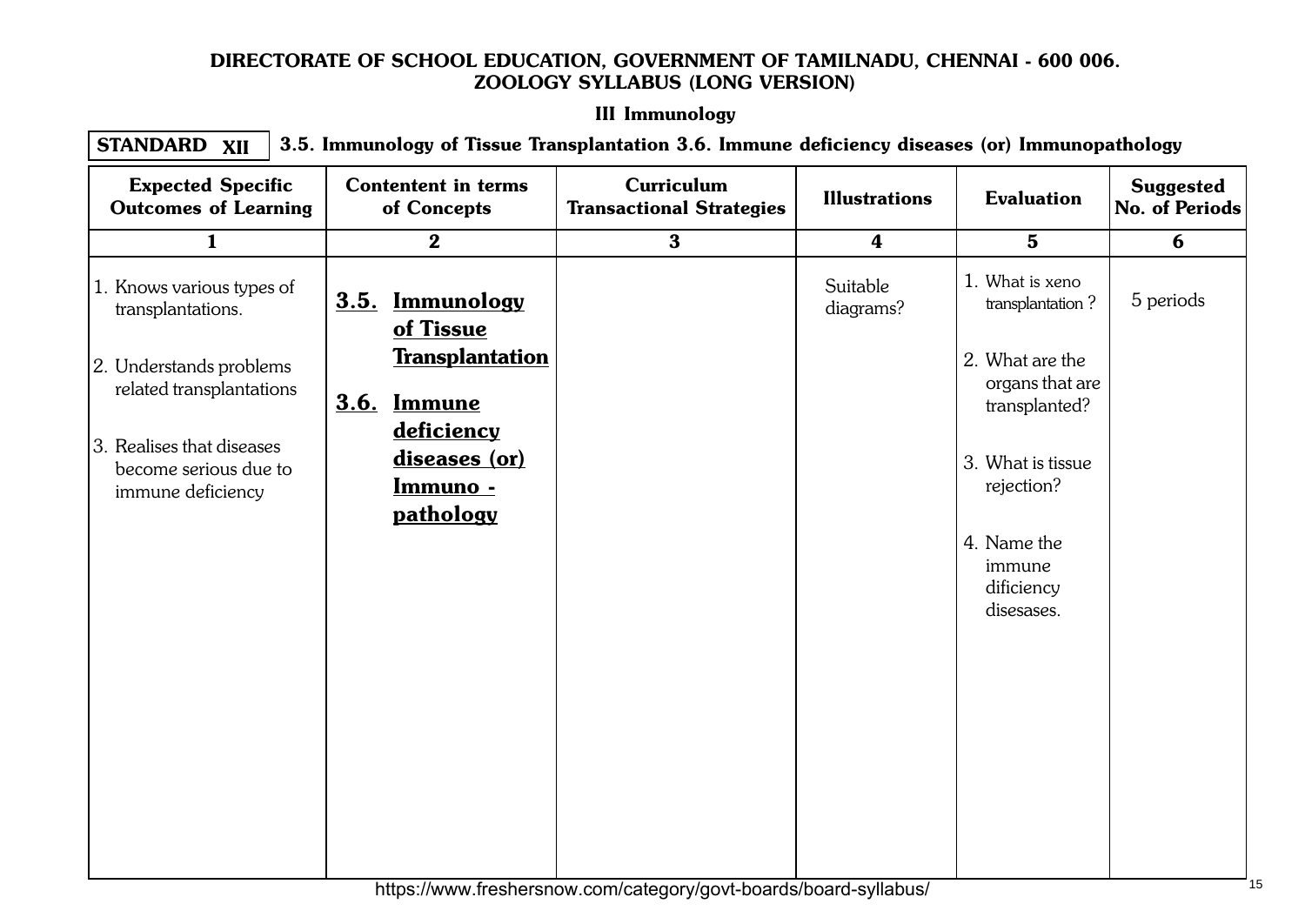#### IV Modern Genetics 1.1. Cellular Level Organisation

| <b>Expected Specific</b><br><b>Outcomes of Learning</b> |      | <b>Contentent in terms</b><br>of Concepts                                                                  | <b>Curriculum</b><br><b>Transactional Strategies</b> | <b>Illustrations</b>    | <b>Evaluation</b>                       | <b>Suggested</b><br>No. of Periods |
|---------------------------------------------------------|------|------------------------------------------------------------------------------------------------------------|------------------------------------------------------|-------------------------|-----------------------------------------|------------------------------------|
| $\mathbf{1}$                                            |      | $\bf{2}$                                                                                                   | $\bf{3}$                                             | $\overline{\mathbf{4}}$ | $5\phantom{.0}$                         | 6                                  |
| 1. Realises the scope of<br>applied genetics            | 4.1. | Introduction -<br><b>Scope</b>                                                                             | Charts, diagrams,<br>paper clippings                 | Suitable<br>diagrams,   | 1. What is<br>recombinant               | 20 periods                         |
| 2. Knows about genetic<br>diseases                      | 4.2. | <b>Human Genetics</b><br>Karyotyping,<br>Chromosome gene                                                   |                                                      | Photographs.            | <b>DNA</b><br>technology?               |                                    |
| 13. Understands the                                     |      | mapping,<br><b>Recombinant DNA</b><br>technology and<br>segmenting                                         |                                                      |                         | 2. What are<br>transgenic<br>organisms? |                                    |
| importance of Human<br>Genome project.                  | 4.3. | <b>Genetic diseases</b>                                                                                    |                                                      |                         |                                         |                                    |
|                                                         | 4.4. | <b>Human Genome</b><br>project                                                                             |                                                      |                         | 3. Discuss the<br>importance of         |                                    |
| 4. Knows the application<br>of Bio-informatics.         | 4.5. | <b>Cloning</b>                                                                                             |                                                      |                         | genetheraphy.                           |                                    |
|                                                         | 4.6. | <b>Transgenic</b><br>organisms -<br><b>Genetically</b><br><b>Modified</b><br><b>Organisms (GMO)</b>        |                                                      |                         |                                         |                                    |
|                                                         | 4.7. | Genetherapy                                                                                                |                                                      |                         |                                         |                                    |
|                                                         | 4.8. | <b>Bio informatics -</b><br>application                                                                    |                                                      |                         |                                         |                                    |
|                                                         | 4.9. | <b>DNA</b> sequencing<br>and protein<br>sequencing and<br>Protein structure.<br><b>Biological database</b> |                                                      |                         |                                         |                                    |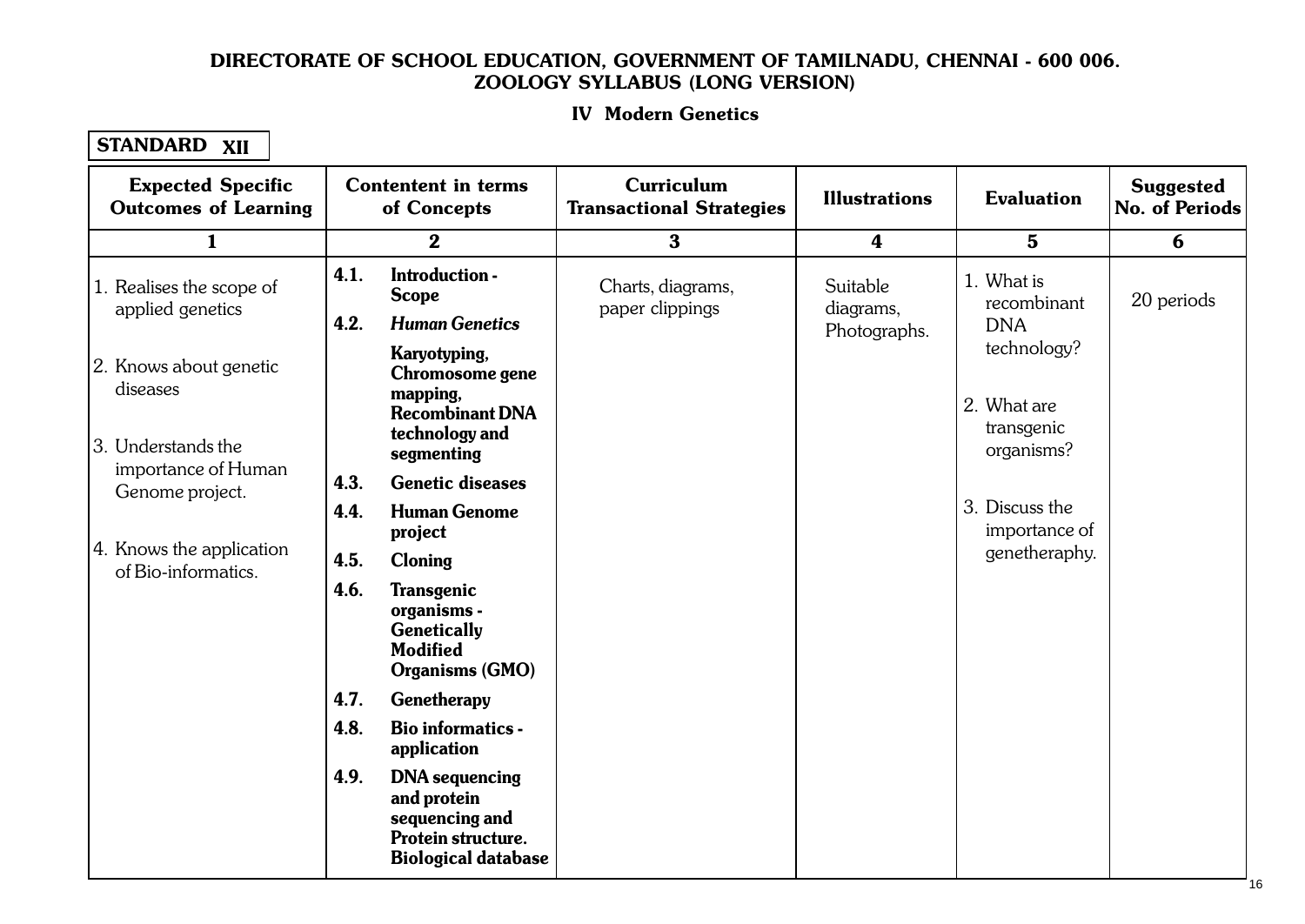#### V Environemtal Sciences 1. Cellular Level Organisation Computer Level Organisation of the United States of the United States of the United States of the United States of the United States of the United States of the United States of the United St

| <b>Expected Specific</b><br><b>Outcomes of Learning</b>                | <b>Contentent in terms</b><br>of Concepts                                                              | Curriculum<br><b>Transactional Strategies</b>         | <b>Illustrations</b> | <b>Evaluation</b>                                           | <b>Suggested</b><br>No. of Periods |
|------------------------------------------------------------------------|--------------------------------------------------------------------------------------------------------|-------------------------------------------------------|----------------------|-------------------------------------------------------------|------------------------------------|
| $\mathbf{1}$                                                           | $\bf{2}$                                                                                               | $\mathbf{3}$                                          | 4                    | $5\phantom{.0}$                                             | 6                                  |
| 1. Understands problems<br>related to human<br>population increases.   | <b>Human</b><br>5.1.<br>population and<br>explosion -<br><b>Issues</b>                                 | Charts, Diagrams,<br>Photographs, Paper<br>Clippings. | Suitable<br>Diagrams | 1. How can<br>population<br>increase cause<br>environmental | 20 periods                         |
| 2. Recalls the issues<br>related to global                             | 5.2.<br>Global warming -<br>Crisis - Green<br><b>House Effect</b>                                      |                                                       |                      | damage?                                                     |                                    |
| warming                                                                | 5.3.<br><b>Ozone</b> layer<br>depletion                                                                |                                                       |                      | 2. Can we<br>prevent ozone                                  |                                    |
| 3. Understands the<br>significance of waste                            | 5.4.<br><b>Waste</b><br>mangement<br>5.5.<br><b>Biodiversity</b>                                       |                                                       |                      | layer<br>depletion?                                         |                                    |
| management                                                             | conservation<br>(Biosphere                                                                             |                                                       |                      | 3. Write an essay<br>on energy                              |                                    |
| 4. Realises that poverty<br>can cause<br>environemental<br>degradation | reserves) -<br><b>Government and</b><br><b>Non</b><br><b>Govermental</b><br>organisations<br>involved. |                                                       |                      | requirement<br>and<br>environmental<br>degradation.         |                                    |
|                                                                        | 5.6.<br><b>Energy crisis and</b><br><b>Environmental</b><br>impact.                                    |                                                       |                      | 4. How can we<br>solve fresh                                |                                    |
|                                                                        | 5.7.<br><b>Poverty and</b><br>environment                                                              |                                                       |                      | water crisis?                                               |                                    |
|                                                                        | 5.8.<br><b>Fresh water</b><br>crisis and<br>management                                                 |                                                       |                      |                                                             |                                    |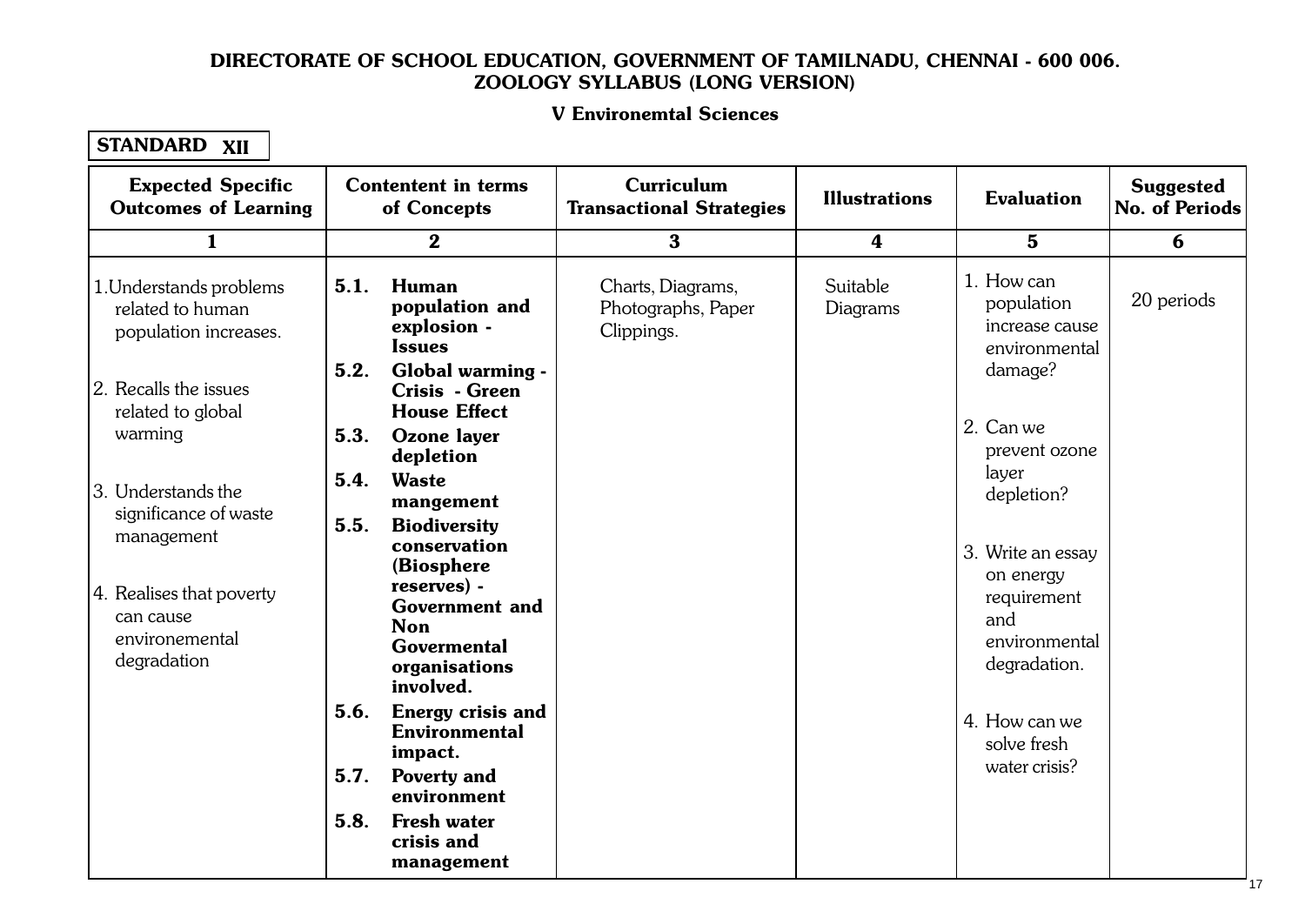# VI Applied Biology

#### $1.1.1$   $P_{\text{P}}$  and  $P_{\text{P}}$  are  $P_{\text{P}}$  and  $P_{\text{P}}$ STANDARD XII  $\boldsymbol{\chi_{\text{II}}}\mid$   $6.1.$  Livestock and Management, 6.2. Poulthy - Farming Techniques 6.3. Piscicultures.

| <b>Expected Specific</b><br><b>Outcomes of Learning</b>    | <b>Contentent in terms</b><br>of Concepts                                                                                               | <b>Curriculum</b><br><b>Transactional Strategies</b>             | <b>Illustrations</b>              | <b>Evaluation</b>                                            | <b>Suggested</b><br>No. of Periods |
|------------------------------------------------------------|-----------------------------------------------------------------------------------------------------------------------------------------|------------------------------------------------------------------|-----------------------------------|--------------------------------------------------------------|------------------------------------|
| $\mathbf{1}$                                               | $\mathbf{2}$                                                                                                                            | 3 <sup>1</sup>                                                   | $\overline{\mathbf{4}}$           | $5\phantom{1}$                                               | 6                                  |
| 1. Recalls livestock<br>management                         | Livestock and<br>6.1.<br><b>Management</b><br><b>6.1.1. Dairy</b>                                                                       | 1. Visit to dairies and<br>Aquaculture farms                     | Diagrams of<br>various<br>breeds. | 1. What is the<br>importance of<br>cross breds?              | 7 periods                          |
| 2. Becomes familiar with<br>breeds of cattle               | 6.1.2. Breeds of cattle<br>6.1.3. Miltch breed<br>6.1.4. Draught breed                                                                  | 2. Seeing actual and<br>preserved edible<br>fishes of Tamilnadu. |                                   | 2. What are the<br>common                                    |                                    |
| 3. Knows the value of<br>exotic varieties                  | 6.1.5. Dual purpose<br>6.1.6. Common diseases<br>and control                                                                            |                                                                  |                                   | diseases of<br>cattle?                                       |                                    |
| 4. Knows about "White"<br>Revolution"                      | 6.1.7. Exotic and cross<br><b>breds</b><br>6.1.8. Techniques                                                                            |                                                                  |                                   | 3. Mention the<br>names of<br>edible fishes<br>of Tamilnadu? |                                    |
| 5. Understands the basic<br>principles of fish<br>farming. | adapted in caltle<br>breeding<br><b>Poultry - Farming</b><br>6.2.<br>techniques<br><b>6.2.1. Breeds</b>                                 |                                                                  |                                   |                                                              |                                    |
| 6. Becomes familiar with<br>local fishes.                  | 6.3.<br><b>Pisciculture</b><br>6.3.1. Fish farming<br>6.3.2. Edible fishes of<br>Tamilnadu<br>6.4.<br>Sericulture,<br><b>Apiculture</b> |                                                                  |                                   |                                                              |                                    |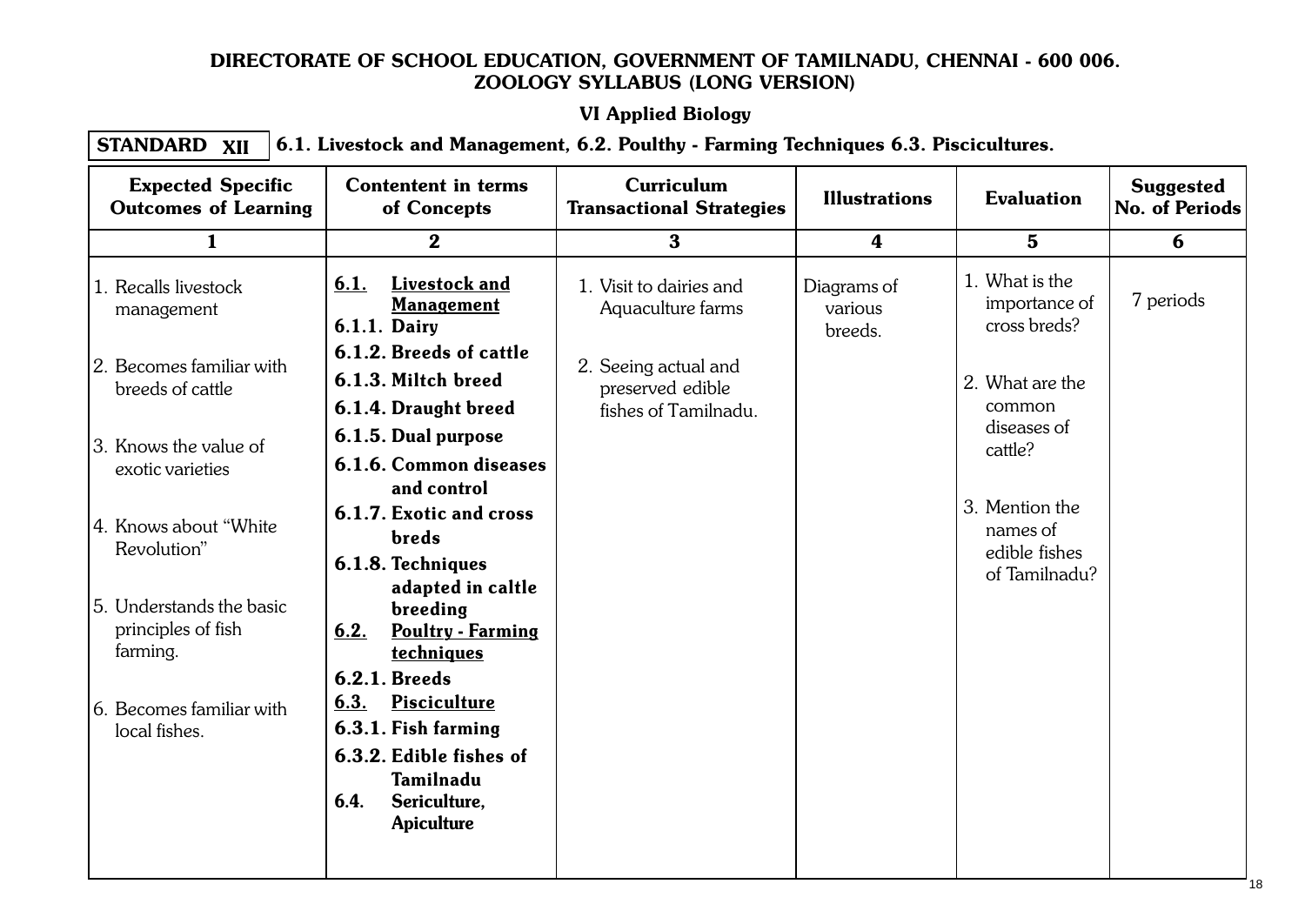# VI Applied Biology

#### STANDARD XII

#### $1.1.1$  Cellular Level Organisation  $\sim$ 6.4. Poultry - Farming Techniques

| <b>Expected Specific</b><br><b>Outcomes of Learning</b> | <b>Contentent in terms</b><br>of Concepts           | <b>Curriculum</b><br><b>Transactional Strategies</b> | <b>Illustrations</b> | <b>Evaluation</b>                                            | <b>Suggested</b><br>No. of Periods |
|---------------------------------------------------------|-----------------------------------------------------|------------------------------------------------------|----------------------|--------------------------------------------------------------|------------------------------------|
| $\mathbf{1}$                                            | $\bf{2}$                                            | $\bf{3}$                                             | $\boldsymbol{4}$     | $5\phantom{.}$                                               | 6                                  |
| 1. Recalls methods of<br>poultry farming                | 6.4. Poultry<br><b>Farming</b><br><b>Techniques</b> | 1. Charts                                            | Suitable<br>diagrams | 1. What are the<br>native and<br>exotic varietes<br>of fowl? | 2 periods                          |
| 2. Becomes familiar with<br>various breeds              | <b>6.4.1. Breeds</b>                                |                                                      |                      |                                                              |                                    |
| 3. Knows about common                                   | 6.4.2. Farming<br>methods                           |                                                      |                      | 2. What is the<br>nutritive value<br>of egg?                 |                                    |
| diseases                                                | <b>6.4.3. Poultry diseases</b>                      |                                                      |                      |                                                              |                                    |
| 4. Understands the value<br>of Poultry                  | 6.4.4. Economic value                               |                                                      |                      | 3. Write an essay<br>on Poultry<br>farming as an<br>industry |                                    |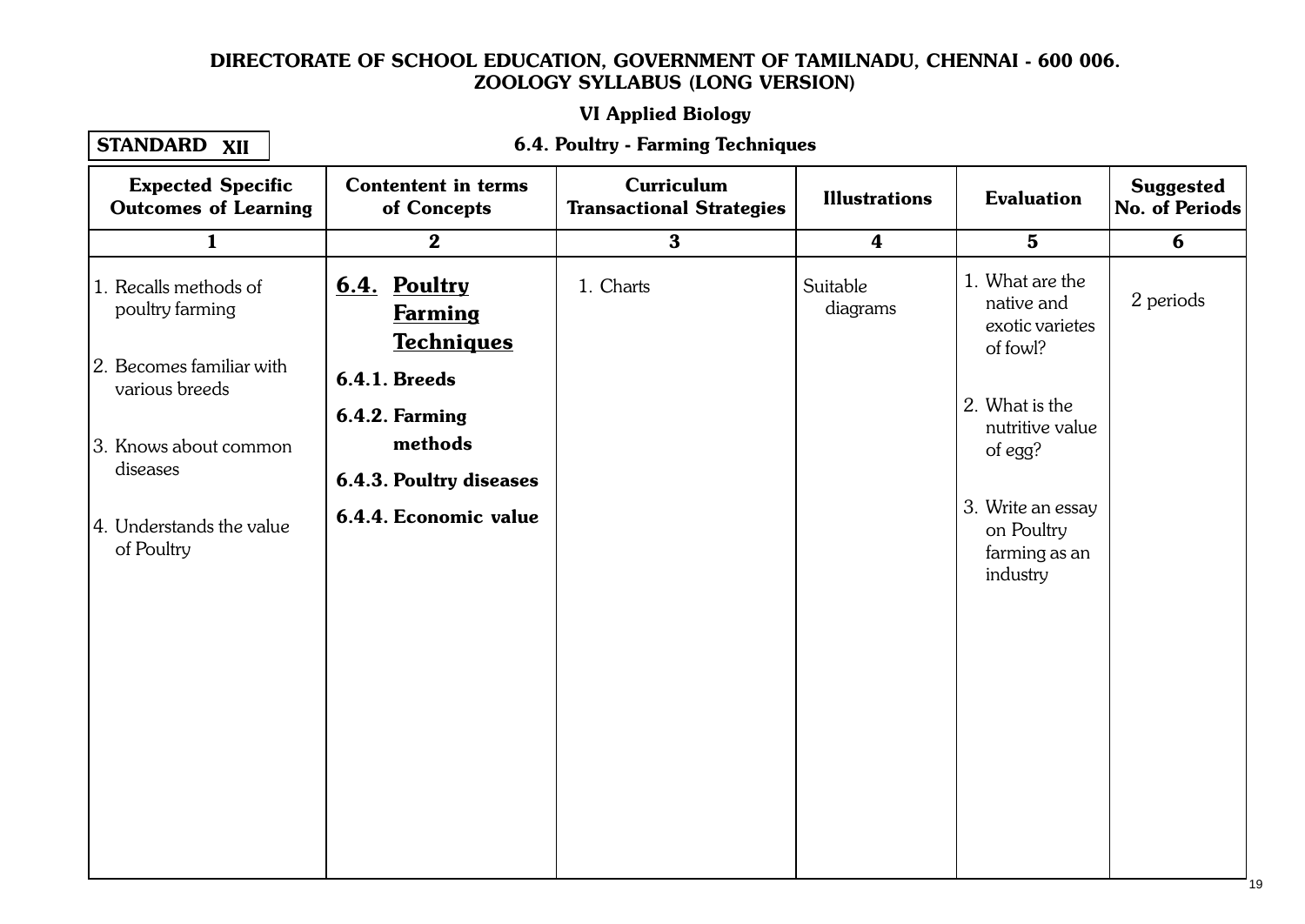# VI Applied Biology

#### STANDARD XII

#### 1.1. Cellular Level Organisation Constantine Constantine Constantine Constantine Constantine Constantine Const 6.4. Medical Lab-Techniques

| <b>Expected Specific</b><br><b>Outcomes of Learning</b>                                                                                                                       | <b>Contentent in terms</b><br>of Concepts                                                                                                                                                                                                                                            | <b>Curriculum</b><br><b>Transactional Strategies</b>                                                   | <b>Illustrations</b> | <b>Evaluation</b>                                                                                                                                                        | <b>Suggested</b><br><b>No. of Periods</b> |
|-------------------------------------------------------------------------------------------------------------------------------------------------------------------------------|--------------------------------------------------------------------------------------------------------------------------------------------------------------------------------------------------------------------------------------------------------------------------------------|--------------------------------------------------------------------------------------------------------|----------------------|--------------------------------------------------------------------------------------------------------------------------------------------------------------------------|-------------------------------------------|
| $\mathbf{1}$                                                                                                                                                                  | $\boldsymbol{2}$                                                                                                                                                                                                                                                                     | $\bf{3}$                                                                                               | $\boldsymbol{4}$     | $5\phantom{.}$                                                                                                                                                           | 6                                         |
| 1. Knows the basic<br>principle involved in<br>the functioning of BP<br>apparatus.<br>2. Understands the<br>"PQRST" wave in<br>ECG.<br>3. Knows the application<br>of CT Scan | 6.4. Medical Lab -<br><b>Techniques</b><br>6.4.1. Stethescope<br>6.4.2. Sphygmomono<br>meter<br>6.4.3. Heamocytometer<br>6.4.4. Urine - Sugar<br>analysis<br>6.4.5. ECG - 'PQRST'<br>wave<br>6.4.6. CT Scan<br>6.4.7. Endoscopic<br>(Laproscopic)<br>techniques<br>6.4.8. Artificial | 1. Visit to a medical<br>laboratory<br>2. Visit to an hospital<br>3. Showing an<br>electrocardio graph | Relevant picture     | 1. What is the<br>use of a<br>stethescope?<br>2. Mention the<br>method for<br>finding sugar<br>in the urine?<br>3. What is CT<br>Scan?<br>4. What are auto<br>analysers? | 10 periods                                |
|                                                                                                                                                                               | pacemaker<br>6.4.9. Auto analyser                                                                                                                                                                                                                                                    |                                                                                                        |                      |                                                                                                                                                                          |                                           |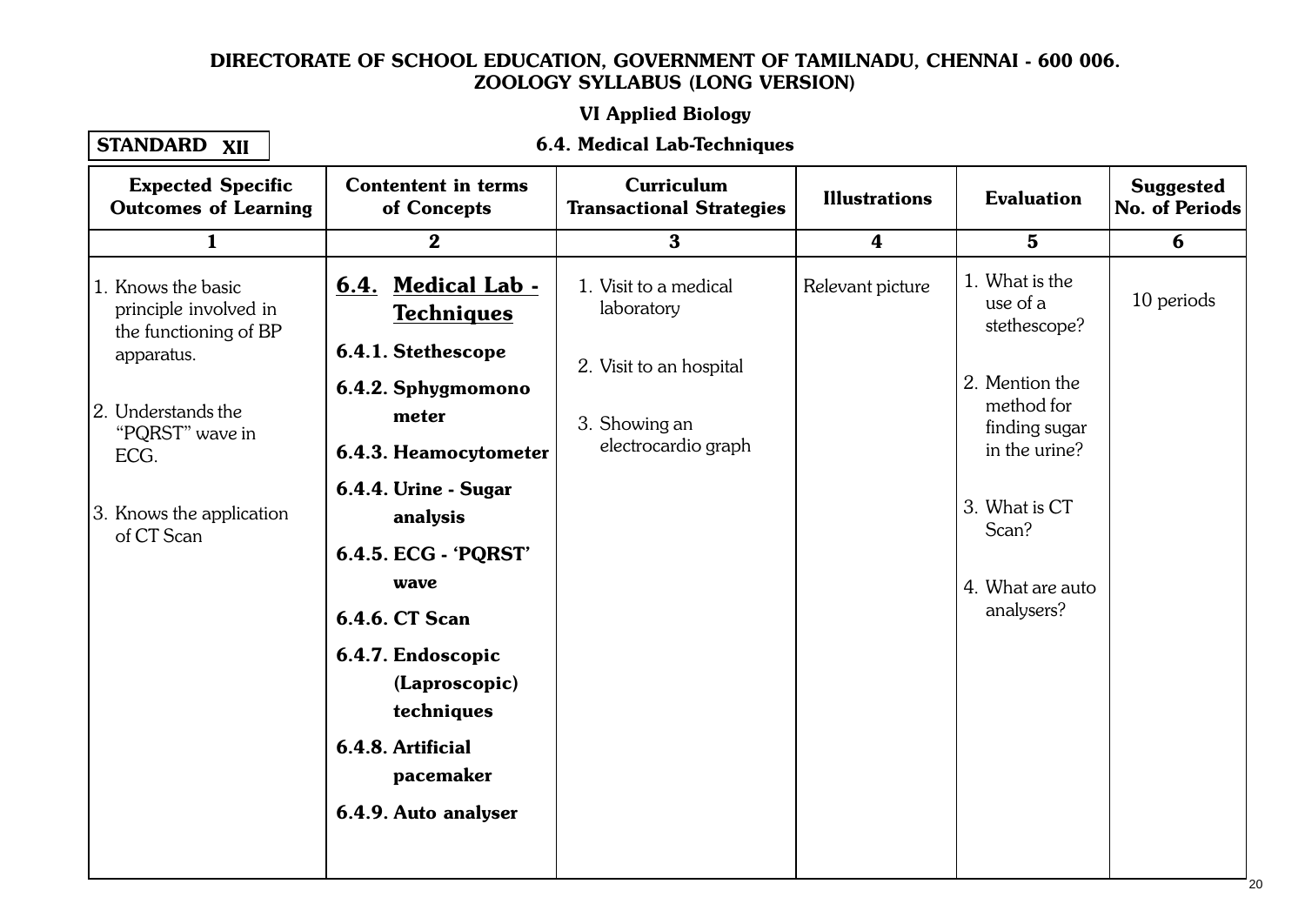#### II Theories of Evolutic 1.1. Cellular Level Organisation VII Theories of Evolution

| <b>Expected Specific</b><br><b>Outcomes of Learning</b>                                  | <b>Contentent in terms</b><br>of Concepts                                                               | Curriculum<br><b>Transactional Strategies</b> | <b>Illustrations</b>    | <b>Evaluation</b>                                                           | <b>Suggested</b><br>No. of Periods |
|------------------------------------------------------------------------------------------|---------------------------------------------------------------------------------------------------------|-----------------------------------------------|-------------------------|-----------------------------------------------------------------------------|------------------------------------|
| $\mathbf{1}$                                                                             | $\mathbf{2}$                                                                                            | $\bf{3}$                                      | $\boldsymbol{4}$        | $5\phantom{1}$                                                              | 6                                  |
| 1. Becomes familiar with<br>the theories of<br>evolution.                                | Lamarckism<br>7.1.<br>7.2.<br><b>Neolamarckism</b>                                                      |                                               | Appropriate<br>diagrams | 1. What is<br>Neolamarckism?                                                | 20 periods                         |
| 2. Understands the basic<br>idea of evolution<br>provided by Lamarck<br>and Darwin.      | 7.3.<br><b>Darwinism</b><br>7.4.<br>Neo Darwinism /<br><b>Modern Concept</b><br>of Natural              |                                               |                         | 2. Write an essay<br>on modern<br>concept of<br>natural<br>selection?       |                                    |
| 3. Realises the importance<br>of isolating mechanisms<br>in maintenance of a<br>species. | selection<br>7.5.<br>Species concept<br>7.6.<br>Origin of species<br>and Isolating<br><b>Mechanisms</b> |                                               |                         | 3. Define species<br>4. What are the<br>various<br>isolating<br>mechanisms? |                                    |
|                                                                                          |                                                                                                         |                                               |                         |                                                                             |                                    |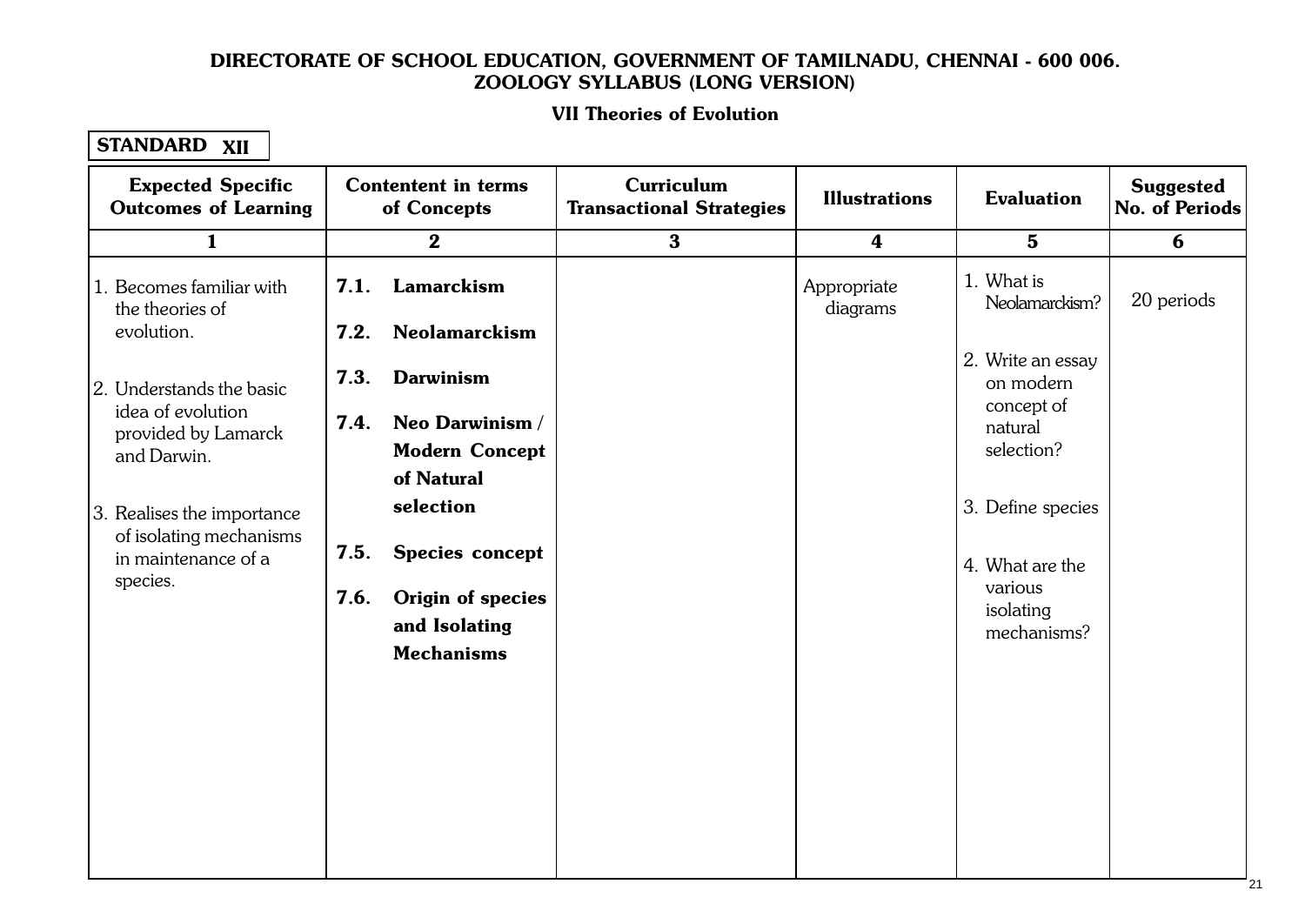#### VIII Aguaculture  $1.111112$  cellular Level Organisation  $\frac{1}{2}$ VIII Aquaculture

| <b>Expected Specific</b><br><b>Outcomes of Learning</b>                | <b>Contentent in terms</b><br>of Concepts | Curriculum<br><b>Transactional Strategies</b> | <b>Illustrations</b> | <b>Evaluation</b>                                                      | <b>Suggested</b><br>No. of Periods |
|------------------------------------------------------------------------|-------------------------------------------|-----------------------------------------------|----------------------|------------------------------------------------------------------------|------------------------------------|
| $\mathbf{1}$                                                           | $\boldsymbol{2}$                          | $\bf{3}$                                      | $\boldsymbol{4}$     | $\mathbf{5}$                                                           | 6                                  |
| 1. Recalls aquaculture<br>methods                                      | 8.0. Aquaculture                          | 1. Visit to an<br>aquaculture pond            | Relevant pictures    | 1. What are the<br>uses of algae?                                      | 20 periods                         |
| 2. Familiarises with the<br>cultivable organisms<br>3. Knows about the |                                           |                                               |                      | 2. How can we<br>maintain an<br>aquarium tank<br>at home?              |                                    |
| breeding methods of<br>ornamental fisher.                              |                                           |                                               |                      | 3. What are the<br>common<br>diseases seen<br>in fishes and<br>prawns? |                                    |